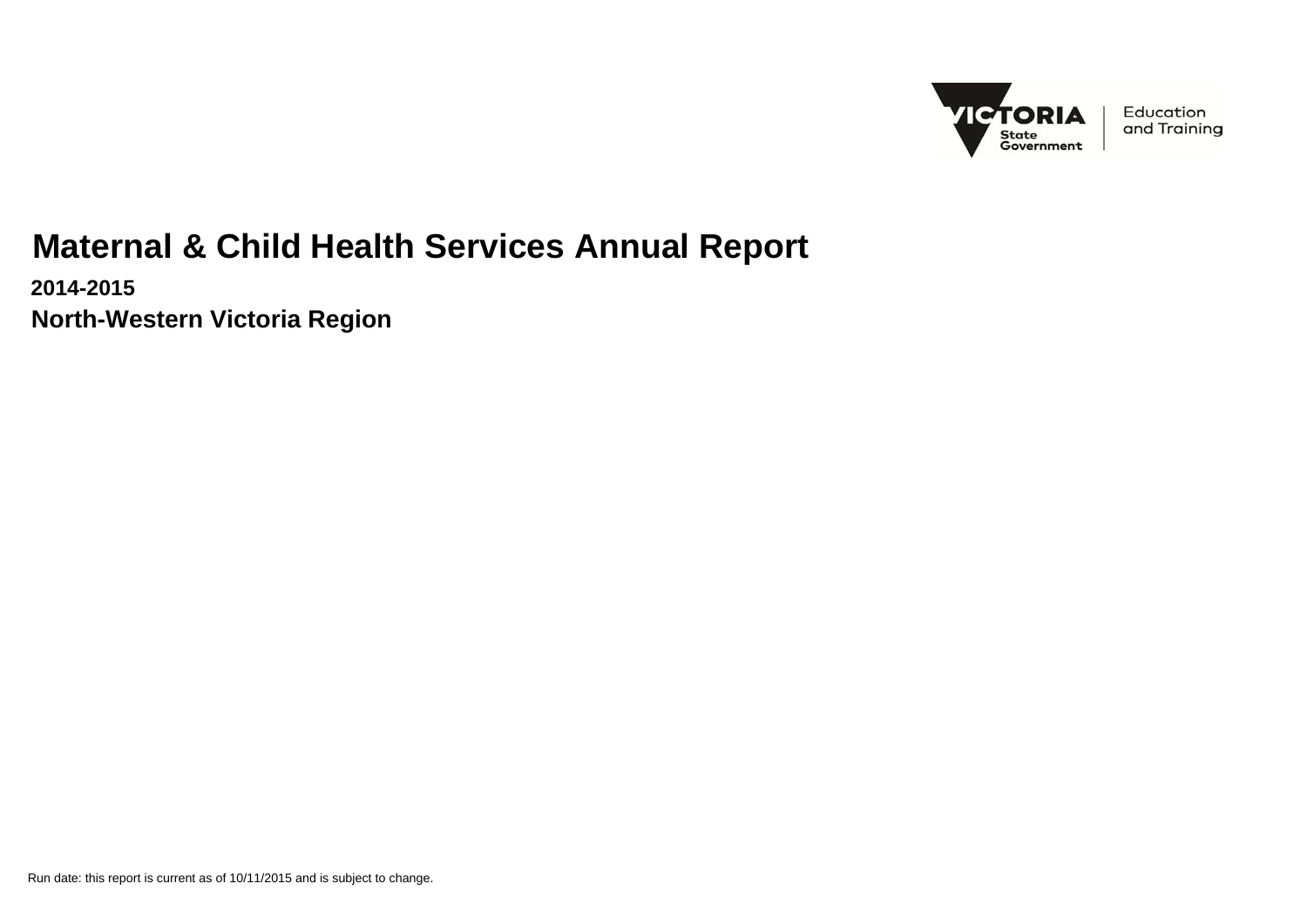#### **General Enrolment Details**

#### North-Western Victoria Region

| Local government area/agency |                                               | <b>Number of New Enrolments</b>                                                      |                                         |                       |                                  |                            |              |                                     |  |  |
|------------------------------|-----------------------------------------------|--------------------------------------------------------------------------------------|-----------------------------------------|-----------------------|----------------------------------|----------------------------|--------------|-------------------------------------|--|--|
|                              | Total number of<br><b>Birth Notifications</b> | Number Enrolled from Number Enrolled from<br><b>Birth Notifications</b><br>This Year | <b>Birth Notifications</b><br>Last Year | Drawer 1<br>2014/2015 | Drawer <sub>2</sub><br>2013/2014 | Drawer 3 to 6<br>2009/2013 | <b>Total</b> | <b>First Time</b><br><b>Mothers</b> |  |  |
| Banyule                      | ,668                                          | 1,573                                                                                | 31                                      | 686, ا                | 196                              | 299                        | 2,181        | 811                                 |  |  |
| <b>Buloke</b>                | 55                                            | 52                                                                                   | 0                                       | 57                    |                                  |                            | 68           | 15                                  |  |  |
| Campaspe                     | 412                                           | 396                                                                                  | 12                                      | 408                   | 41                               | 68                         | 517          | 121                                 |  |  |
| <b>Central Goldfields</b>    | 137                                           | 129                                                                                  |                                         | 145                   | 18                               | 27                         | 190          | 43                                  |  |  |
| Darebin                      | 2,253                                         | 2,050                                                                                | 73                                      | 2,353                 | 266                              | 263                        | 2,882        | 1,202                               |  |  |
| Gannawarra                   | 105                                           | 92                                                                                   | 5                                       | 96                    | 16                               | 24                         | 136          | 43                                  |  |  |
| Greater Bendigo              | ,396                                          | 1,336                                                                                | 49                                      | 1,577                 | 156                              | 277                        | 2,010        | 621                                 |  |  |
| Hume                         | 2,854                                         | 2,627                                                                                | 97                                      | 3,170                 | 368                              | 414                        | 3,952        | 1,210                               |  |  |
| Loddon                       | 70                                            | 66                                                                                   | 6                                       | 65                    | 10                               |                            | 82           | 16                                  |  |  |
| Macedon Ranges               | 467                                           | 451                                                                                  |                                         | 543                   | 53                               | 132                        | 728          | 182                                 |  |  |
| Mildura                      | 694                                           | 636                                                                                  | 17                                      | 674                   | 67                               | 66                         | 807          | 238                                 |  |  |
| Moreland                     | 2,676                                         | 2,315                                                                                | 83                                      | 2,702                 | 364                              | 433                        | 3,499        | 1,265                               |  |  |
| Mount Alexander              | 145                                           | 132                                                                                  | 6                                       | 148                   | 35                               | 41                         | 224          | 62                                  |  |  |
| Nillumbik                    | 581                                           | 546                                                                                  | 19                                      | 592                   | 52                               | 76                         | 720          | 219                                 |  |  |
| Swan Hill                    | 285                                           | 275                                                                                  | 8                                       | 327                   | 36                               | 53                         | 416          | 119                                 |  |  |
| Whittlesea                   | 3,117                                         | 2,932                                                                                | 132                                     | 3,187                 | 373                              | 423                        | 3,983        | 1,488                               |  |  |
| Yarra                        | 1,164                                         | 1,048                                                                                | 32                                      | ,185                  | 107                              | 107                        | 1,399        | 660                                 |  |  |
| <b>Total for Region</b>      | 18,079                                        | 16,656                                                                               | 578                                     | 18,915                | 2,160                            | 2,719                      | 23,794       | 8,315                               |  |  |

Note: "Drawer" defines age groups of children. For example, "Drawer 1" represents "0-1 year old", "Drawer 2" represents "1-2 year old", "Drawer 3 to 6" represents "2-6 year old". "First Time Mothers" includes those mothers who have their first baby and are enrolled in the current financial year.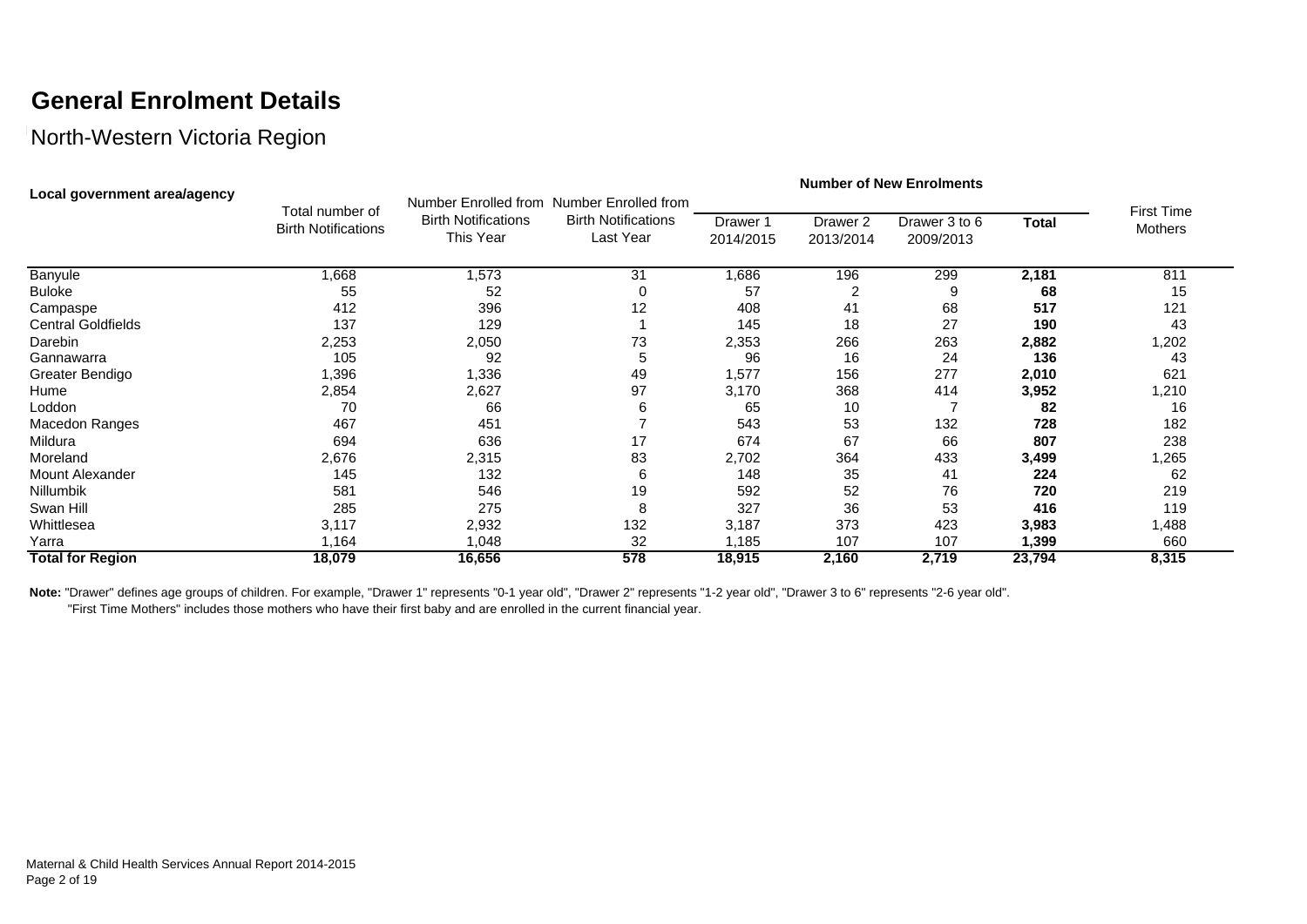#### **Number of Active Child Record Cards Compared with Transfers Out and Total Child Record Cards**

North-Western Victoria Region

| Local government<br>area/agency |        | Drawer 1<br>2014/2015 |        | Drawer 2<br>2013/2014 |                |        | Drawer 3<br>2012/2013 |        | Drawer <sub>4</sub><br>2011/2012 |        | Drawer 5<br>2010/2011 |        |        | Drawer 6<br>2009/2010 |        |        | Totals |        |        |        |         |
|---------------------------------|--------|-----------------------|--------|-----------------------|----------------|--------|-----------------------|--------|----------------------------------|--------|-----------------------|--------|--------|-----------------------|--------|--------|--------|--------|--------|--------|---------|
|                                 | Active | Trans.                | Total  | Active                | Trans.         | Total  | Active                | Trans. | Total                            | Active | Trans.                | Total  | Active | Trans.                | Total  | Active | Trans. | Total  | Active | Trans. | Total   |
| <b>Banyule</b>                  | 1,583  | 103                   | .583   | 1,634                 | 119            | 1,674  | 1,538                 | 133    | 1,656                            | 754    | 72                    | 866,   | 924    | 70                    | .648   | 57     |        | ,709   | 6,490  | 504    | 9,938   |
| <b>Buloke</b>                   | 57     | 0                     | 57     | 43                    | 2              | 43     | 52                    | 5      | 59                               | 45     |                       | 65     | 52     | 0                     | 60     | 69     |        | 71     | 318    | 10     | 355     |
| Campaspe                        | 407    |                       | 407    | 402                   | 16             | 472    | 364                   | 13     | 486                              | 127    | 6                     | 466    | 240    | 11                    | 465    | 32     | 3      | 505    | 1,572  | 50     | 2,801   |
| <b>Central Goldfields</b>       | 139    | 6                     | 139    | 130                   |                | 135    | 136                   | 3      | 158                              | 53     | 8                     | 159    | 144    | 3                     | 185    | 17     |        | 169    | 619    | 22     | 945     |
| Darebin                         | 2,078  | 275                   | 2,078  | 1,761                 | 400            | ,930   | 1,448                 | 240    | 1,970                            | 518    | 187                   | 878. ا | 833    | 163                   | .876   | 63     | 71     | .972   | 6,701  | 1,336  | 11,704  |
| Gannawarra                      | 95     |                       | 95     | 102                   |                | 114    | 86                    | 6      | 121                              | 39     |                       | 126    | 60     | 6                     | 131    | 16     | 0      | 146    | 398    | 21     | 733     |
| Greater Bendigo                 | 1,387  | 190                   | 1,387  | 1,385                 | 135            | 543. ا | 1,154                 | 139    | 1,463                            | 673    | 96                    | 1,520  | 833    | 94                    | .490   | 123    | 31     | .475   | 5,555  | 685    | 8,878   |
| Hume                            | 2,938  | 232                   | 2,938  | 2,749                 | 275            | 3,190  | 1,983                 | 195    | 3,126                            | 719    | 85                    | 3,084  | 1,212  | 103                   | 2,858  | 165    | 12     | 2,817  | 9,766  | 902    | 18,013  |
| Loddon                          | 63     | 2                     | 63     | 53                    | $\overline{2}$ | 53     | 35                    | 2      | 35                               | 11     |                       | 11     | 30     |                       | 30     |        | 0      |        | 199    | 8      | 199     |
| <b>Macedon Ranges</b>           | 491    | 52                    | 491    | 539                   | 21             | 550    | 503                   | 27     | 556                              | 281    | 12                    | 595    | 371    | 16                    | 612    | 22     |        | 600    | 2,207  | 130    | 3,404   |
| Mildura                         | 644    | 30                    | 644    | 684                   | 35             | 733    | 503                   | 30     | 676                              | 273    | 37                    | 751    | 320    | 29                    | 665    | 30     | 2      | 756    | 2,454  | 163    | 4,225   |
| Moreland                        | 2,376  | 326                   | 2,376  | 2,077                 | 346            | 2,339  | 1,667                 | 217    | 2,295                            | 624    | 125                   | 2,155  | 962    | 133                   | 2,216  | 73     | 14     | 2,113  | 7,779  | 1,161  | 13,494  |
| <b>Mount Alexander</b>          | 141    |                       | 141    | 183                   | 11             | 195    | 151                   | 8      | 181                              | 90     | 5                     | 175    | 140    | 3                     | 193    | 24     | 0      | 176    | 729    | 34     | 1,061   |
| Nillumbik                       | 573    | 19                    | 573    | 613                   | 23             | 638    | 574                   | 22     | 640                              | 253    | 17                    | 711    | 398    | 12                    | 727    | 25     | 2      | 784    | 2,436  | 95     | 4,073   |
| Swan Hill                       | 316    | 11                    | 316    | 285                   | 17             | 332    | 235                   | 20     | 346                              | 124    |                       | 358    | 174    | 8                     | 381    | 25     |        | 355    | 1,159  | 64     | 2,088   |
| Whittlesea                      | 3,146  | 41                    | 3,146  | 3,116                 | 97             | 3,375  | 2,677                 | 101    | 3,275                            | 841    | 67                    | 2,997  | 1,415  | 48                    | 2,810  | 33     |        | 2,710  | 11,228 | 355    | 18,313  |
| Yarra                           | 0.023  | 162                   | 023. ا | 1,010                 | 153            | 1,060  | 768                   | 146    | 898                              | 361    | 74                    | 858    | 419    | 57                    | 835    | 32     | 8      | 824    | 3,613  | 600    | 5,498   |
| <b>Total for Region</b>         | 17,457 | 1,458                 | 17,457 | 16,766                | .660           | 18,376 | 13,874                | .307   | 17,941                           | 5,786  | 802                   | 17,577 | 8,527  | 757                   | 17.182 | 813    | 156    | 17,189 | 63,223 | 6,140  | 105,722 |

**Note:** "Active" is defined as a child having attended the Maternal & Child Health Service at least once during the financial year.

"Record cards" or "Record" refers to individual child health history.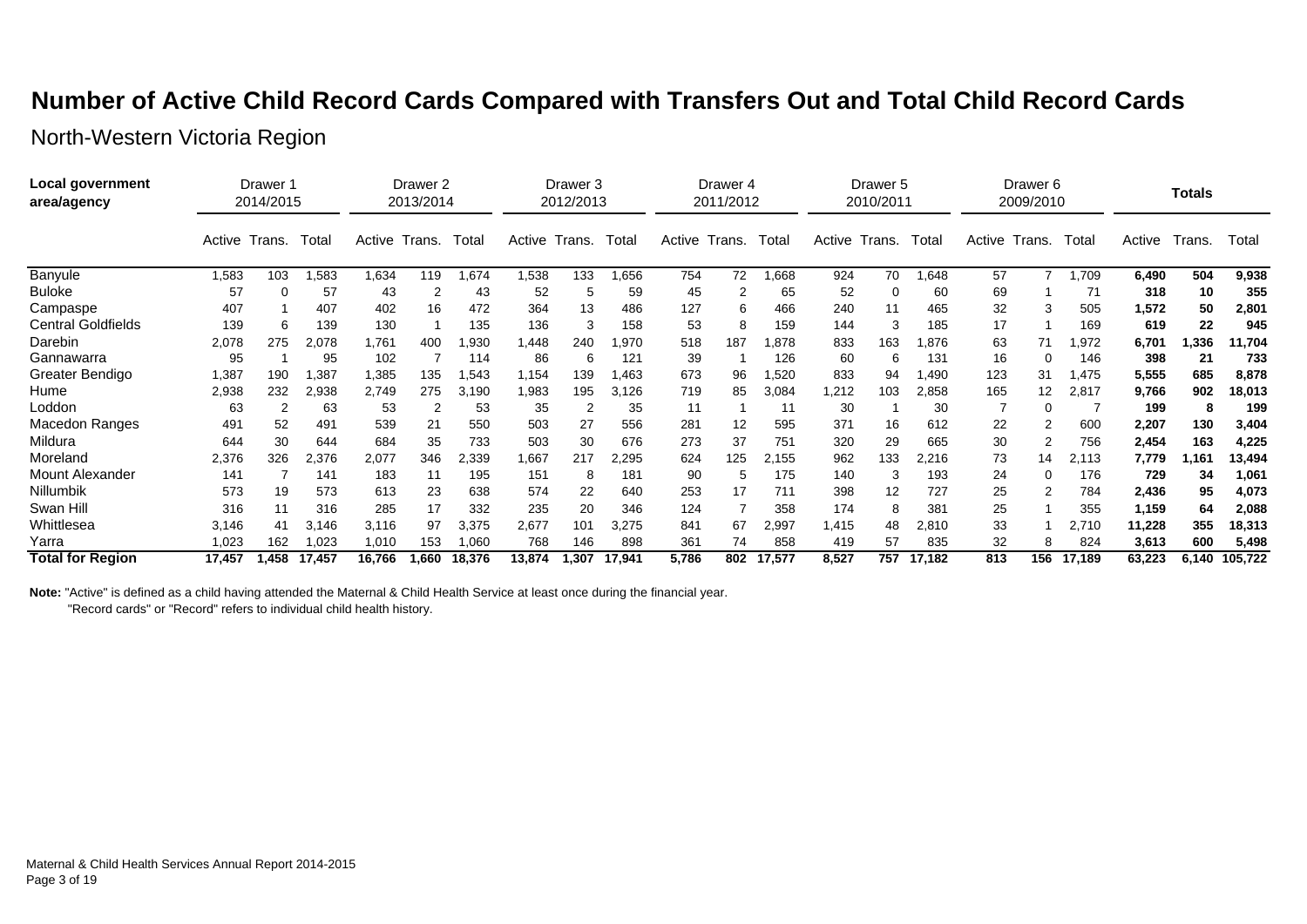# **Non-Enrolled Birth Notifications**

| Local government area/agency | Attending other                | Attending other                 | Death occurred | Stillbirth | Anticipated | Other | <b>Total</b> |
|------------------------------|--------------------------------|---------------------------------|----------------|------------|-------------|-------|--------------|
|                              | Centres within<br>Municipality | Centres outside<br>Municipality | within 1 month |            | Enrolments  |       |              |
| Banyule                      |                                | 50                              |                |            | 30          |       | 95           |
| <b>Buloke</b>                |                                |                                 |                |            |             |       |              |
| Campaspe                     |                                |                                 |                |            |             |       | 16           |
| <b>Central Goldfields</b>    |                                |                                 |                |            |             |       |              |
| Darebin                      |                                |                                 |                |            |             |       | 203          |
| Gannawarra                   |                                |                                 |                |            |             |       | 13           |
| Greater Bendigo              |                                |                                 |                |            | 42          |       | 60           |
| Hume                         |                                |                                 |                |            | 115         |       | 227          |
| Loddon                       |                                |                                 |                |            |             |       |              |
| Macedon Ranges               |                                |                                 |                |            |             |       | 16           |
| Mildura                      |                                | 36                              |                |            | 18          |       | 58           |
| Moreland                     |                                | 174                             |                | n          | 131         |       | 361          |
| Mount Alexander              |                                |                                 |                |            |             |       | 13           |
| Nillumbik                    |                                |                                 |                |            |             |       | 35           |
| Swan Hill                    |                                |                                 |                |            |             |       | 10           |
| Whittlesea                   |                                | 40                              |                | 25         | 116         |       | 185          |
| Yarra                        |                                | 50                              |                |            | 56          |       | 116          |
| <b>Total for Region</b>      | 59                             | 558                             | 19             | 121        | 628         | 38    | 1,423        |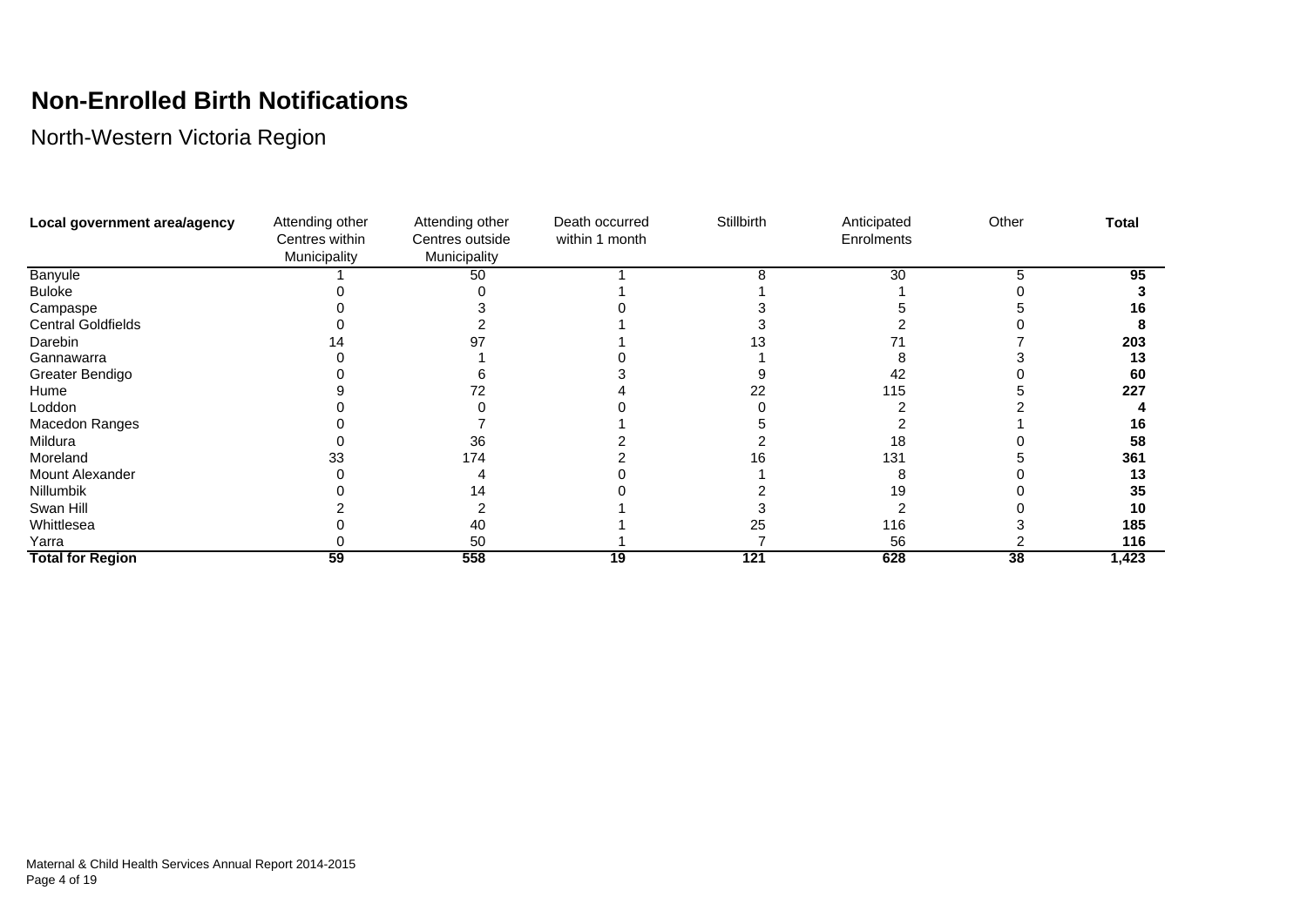# **Total Count of Key Ages & Stages Consultations (Non-ATSI and ATSI)**

North-Western Victoria Region

| Local government area/agency | Home<br>Consultation | 2 Weeks | 4 Weeks | 8 Weeks | 4 Months | 8 Months | 12 Months | 18 Months | 2 Years | 3.5 Years | Total   |
|------------------------------|----------------------|---------|---------|---------|----------|----------|-----------|-----------|---------|-----------|---------|
| Banyule                      | 1,605                | 1,585   | 597, ا  | ,553    | 1,562    | ,585     | ,524      | 1,502     | 498, ا  | ,426      | 15,437  |
| <b>Buloke</b>                | 55                   | 55      | 56      | 55      | 56       | 49       | 49        | 51        | 47      | 54        | 527     |
| Campaspe                     | 408                  | 373     | 366     | 366     | 378      | 356      | 349       | 306       | 328     | 289       | 3,519   |
| <b>Central Goldfields</b>    | 125                  | 101     | 120     | 122     | 124      | 110      | 118       | 118       | 109     | 147       | 1,194   |
| Darebin                      | 2,139                | 2,077   | 2,005   | ,969    | 1,913    | 836. ا   | 1,646     | 1,441     | ,426    | 1,173     | 17,625  |
| Gannawarra                   | 98                   | 89      | 89      | 94      | 90       | 91       | 85        | 87        | 85      | 72        | 880     |
| Greater Bendigo              | 1,366                | 1,330   | 1,370   | 1,330   | 1,338    | 271. ا   | 1,244     | 1,150     | 1,159   | 1,181     | 12,739  |
| Hume                         | 3,047                | 2,893   | 2,838   | 2,856   | 2,796    | 2,559    | 2,424     | 2,016     | ,878    | 1,794     | 25,101  |
| Loddon                       | 71                   | 64      | 64      | 58      | 52       | 46       | 36        | 27        | 35      | 40        | 493     |
| Macedon Ranges               | 471                  | 453     | 461     | 484     | 498      | 491      | 482       | 439       | 444     | 495       | 4,718   |
| Mildura                      | 668                  | 649     | 647     | 636     | 612      | 608      | 619       | 525       | 487     | 493       | 5,944   |
| Moreland                     | 2,428                | 2,285   | 2,326   | 2,288   | 2,211    | 2,003    | .778      | 1,566     | 1,519   | 1,335     | 19,739  |
| <b>Mount Alexander</b>       | 144                  | 130     | 136     | 144     | 136      | 137      | 163       | 157       | 139     | 167       | 1,453   |
| Nillumbik                    | 580                  | 575     | 563     | 565     | 577      | 568      | 586       | 589       | 568     | 584       | 5,755   |
| Swan Hill                    | 285                  | 278     | 271     | 263     | 268      | 238      | 255       | 211       | 218     | 245       | 2,532   |
| Whittlesea                   | 3,137                | 3,133   | 3,087   | 3,098   | 3,073    | 2,921    | 2,859     | 2,679     | 2,574   | ,965      | 28,526  |
| Yarra                        | 1,066                | 1,026   | 1,030   | 1,022   | 996      | 917      | 899       | 734       | 715     | 598       | 9,003   |
| <b>Total for Region</b>      | 17,693               | 17,096  | 17,026  | 16,903  | 16,680   | 15,786   | 15,116    | 13,598    | 13,229  | 12,058    | 155,185 |

**Note:** "ATSI" refers to a person self-reporting as being of Aboriginal and/or Torres Strait Islander origin.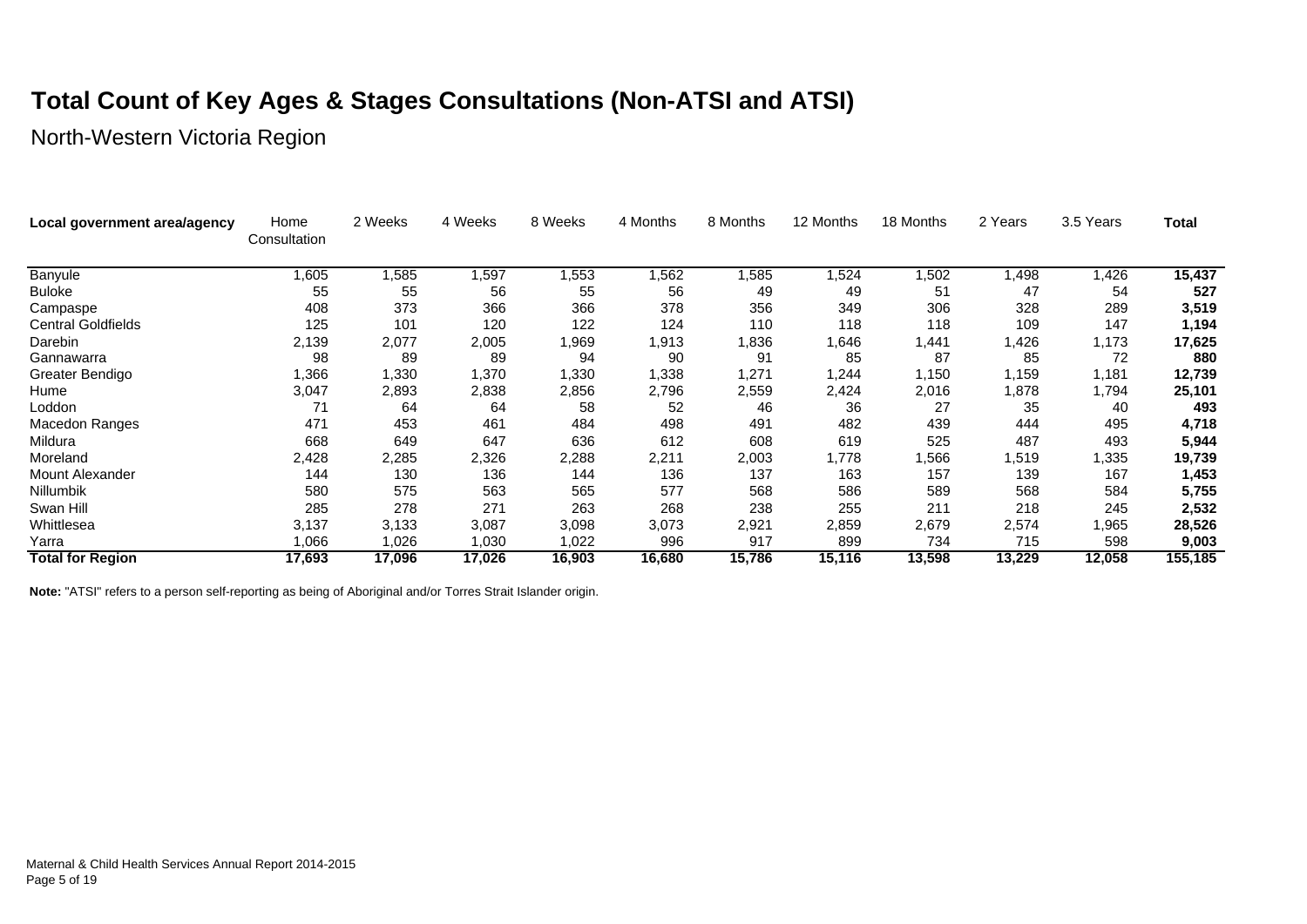# **Count of Key Ages & Stages Consultations (ATSI)**

North-Western Victoria Region

| Local government area/agency | Home<br>Consultation | 2 Weeks | 4 Weeks | 8 Weeks | 4 Months | 8 Months         | 12 Months | 18 Months | 2 Years | 3.5 Years | <b>Total</b> |
|------------------------------|----------------------|---------|---------|---------|----------|------------------|-----------|-----------|---------|-----------|--------------|
| <b>Banyule</b>               | 16                   | 14      | 12      | 12      | 15       | 17               | 14        | 10        | 12      | np        | 127          |
| <b>Buloke</b>                |                      |         |         |         |          |                  | 0         | 0         |         |           |              |
| Campaspe                     | 40                   | 30      | 25      | 22      | 16       | 11               | 22        | 12        | 18      | 8         | 204          |
| <b>Central Goldfields</b>    | np                   | np      | np      | np      | np       | np               | np        | np        | np      | np        | 24           |
| Darebin                      | 31                   | 22      | 22      | 18      | 13       | 20               | 18        | 20        | 13      |           | 184          |
| Gannawarra                   |                      | np      | np      |         | np       | np               | 6         | np        | np      | np        | 43           |
| Greater Bendigo              | 45                   | 43      | 43      | 39      | 45       | 35               | 32        | 33        | 30      | 33        | 378          |
| Hume                         | 49                   | 41      | 43      | 41      | 37       | 19               | 17        | 14        | 20      | 10        | 291          |
| Loddon                       | np                   | np      | np      | np      | np       | np               | 0         |           | np      |           | 12           |
| Macedon Ranges               | np                   | np      | np      |         |          | np               | np        | np        | 6       | np        | 49           |
| Mildura                      | 48                   | 47      | 43      | 41      | 32       | 18               | 21        | 24        | 22      | 18        | 314          |
| Moreland                     | 17                   | 14      | 18      | 15      | 18       | 12               | 10        | 6         | 6       | np        | 121          |
| Mount Alexander              | np                   | np      | np      | np      | np       | np               | np        | np        | np      | np        | 33           |
| Nillumbik                    | np                   | np      | np      | np      | np       | np               | np        | np        | np      |           | 28           |
| Swan Hill                    | 32                   | 31      | 28      | 25      | 28       | 20               | 16        | 11        | 18      | 24        | 233          |
| Whittlesea                   | 52                   | 52      | 51      | 49      | 52       | 47               | 39        | 31        | 34      | 31        | 438          |
| Yarra                        |                      |         |         |         |          | np               | np        | np        | np      | np        | 54           |
| <b>Total for Region</b>      | 359                  | 321     | 311     | 298     | 284      | $\overline{221}$ | 209       | 184       | 193     | 153       | 2,533        |

**Note:** "ATSI" refers to a person self-reporting as being of Aboriginal and/or Torres Strait Islander origin.

For LGAs reporting a total of five or less ATSI consultations, counts will be reported as 'np' (not published) to ensure confidentiality.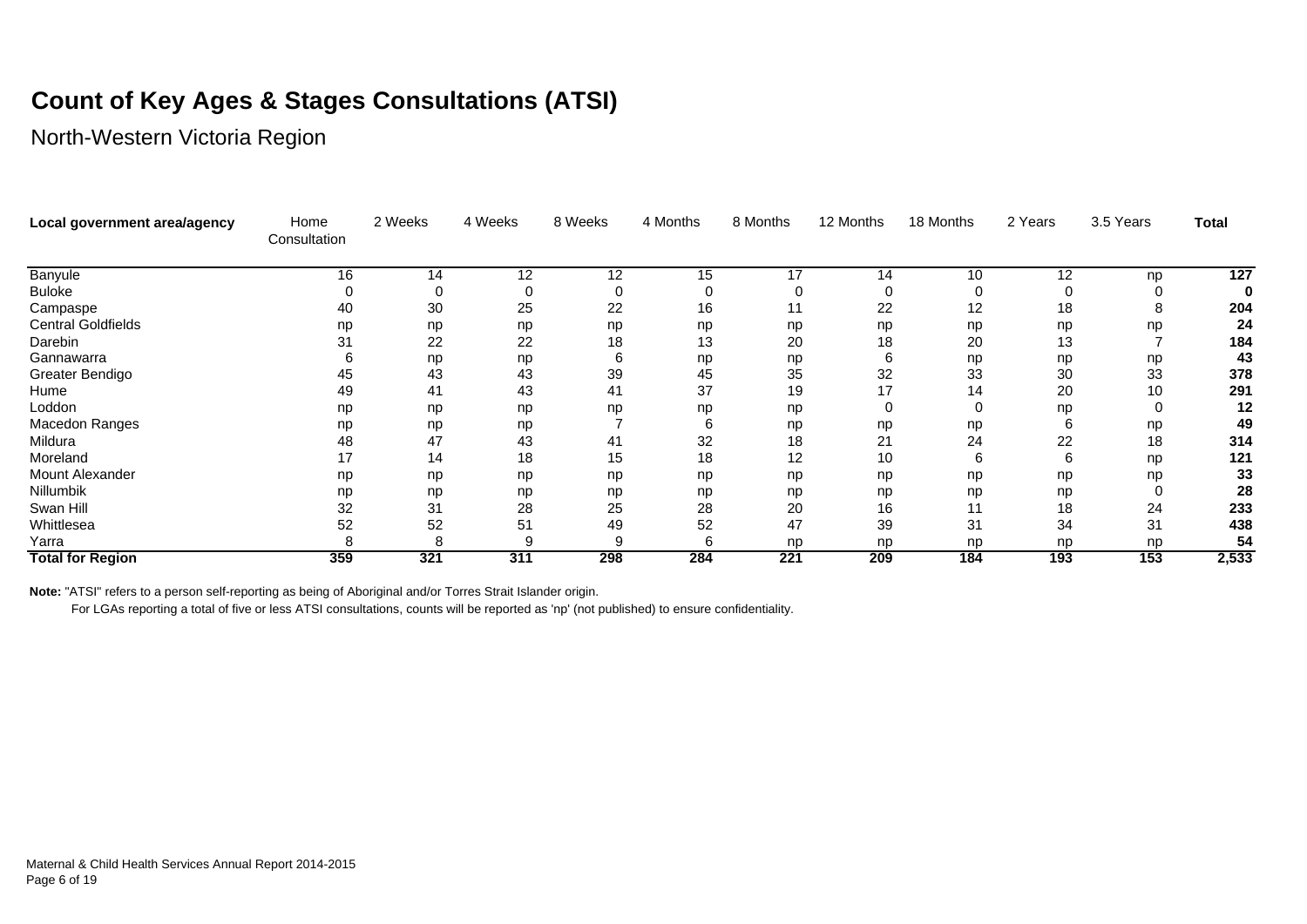# **Count of Key Ages & Stages Consultations (Non-ATSI)**

| Local government area/agency | Home<br>Consultation | 2 Weeks | 4 Weeks | 8 Weeks | 4 Months | 8 Months | 12 Months | 18 Months | 2 Years | 3.5 Years | <b>Total</b> |
|------------------------------|----------------------|---------|---------|---------|----------|----------|-----------|-----------|---------|-----------|--------------|
| <b>Banyule</b>               | ,589                 | ,571    | 1,585   | 541,ا   | 1,547    | 1,568    | 1,510     | 1,492     | 1,486   | 421,ا     | 15,310       |
| <b>Buloke</b>                | 55                   | 55      | 56      | 55      | 56       | 49       | 49        | 51        | 47      | 54        | 527          |
| Campaspe                     | 368                  | 343     | 341     | 344     | 362      | 345      | 327       | 294       | 310     | 281       | 3,315        |
| <b>Central Goldfields</b>    | 122                  | 99      | 118     | 119     | 122      | 108      | 117       | 115       | 106     | 144       | 1,170        |
| Darebin                      | 2,108                | 2,055   | 1,983   | 1,951   | 1,900    | 1,816    | 1,628     | 1,421     | 1,413   | 1,166     | 17,441       |
| Gannawarra                   | 92                   | 85      | 86      | 88      | 85       | 86       | 79        | 84        | -84     | 68        | 837          |
| Greater Bendigo              | 321,ا                | 1,287   | 1,327   | 1,291   | 1,293    | 1,236    | 1,212     | 1,117     | 1,129   | 1,148     | 12,361       |
| Hume                         | 2,998                | 2,852   | 2,795   | 2,815   | 2,759    | 2,540    | 2,407     | 2,002     | 1,858   | 1,784     | 24,810       |
| Loddon                       | 69                   | 62      | 62      | 56      | 50       | 45       | 36        | 27        | 34      | 40        | 481          |
| Macedon Ranges               | 466                  | 448     | 457     | 477     | 492      | 486      | 478       | 434       | 438     | 493       | 4,669        |
| Mildura                      | 620                  | 602     | 604     | 595     | 580      | 590      | 598       | 501       | 465     | 475       | 5,630        |
| Moreland                     | 2,411                | 2,271   | 2,308   | 2,273   | 2,193    | 1,991    | 1,768     | 1,560     | 1,513   | 1,330     | 19,618       |
| Mount Alexander              | 142                  | 127     | 133     | 140     | 132      | 135      | 159       | 152       | 135     | 165       | 1,420        |
| Nillumbik                    | 577                  | 572     | 560     | 560     | 574      | 566      | 582       | 586       | 566     | 584       | 5,727        |
| Swan Hill                    | 253                  | 247     | 243     | 238     | 240      | 218      | 239       | 200       | 200     | 221       | 2,299        |
| Whittlesea                   | 3,085                | 3,081   | 3,036   | 3,049   | 3,021    | 2,874    | 2,820     | 2,648     | 2,540   | 1,934     | 28,088       |
| Yarra                        | .058                 | 1,018   | 1,021   | 1,013   | 990      | 912      | 898       | 730       | 712     | 597       | 8,949        |
| <b>Total for Region</b>      | 17,334               | 16,775  | 16,715  | 16,605  | 16,396   | 15,565   | 14,907    | 13,414    | 13,036  | 11,905    | 152,652      |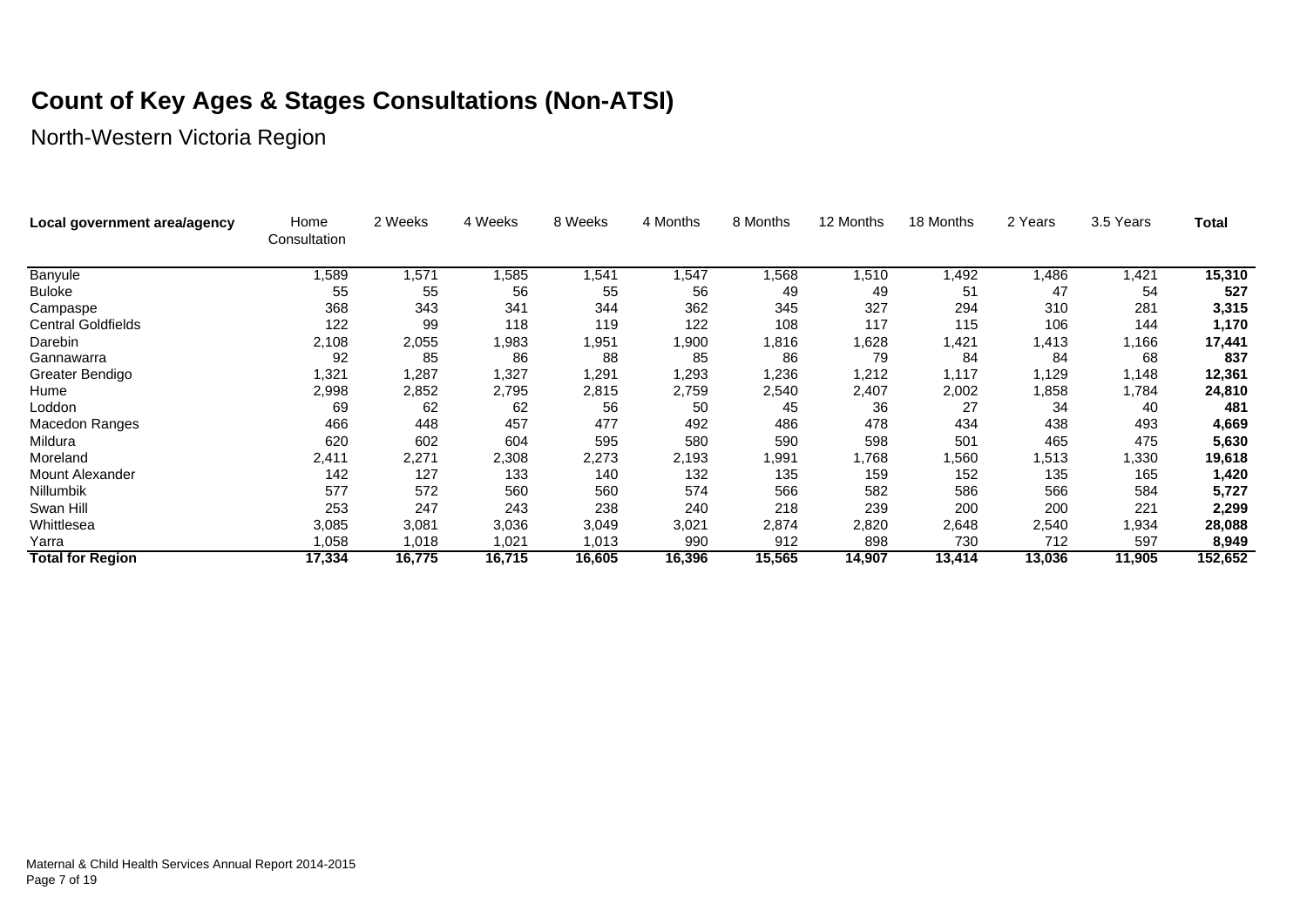# **Total Participation Rates for Key Ages and Stages Consultations (Non-ATSI and ATSI)**

North-Western Victoria Region

|                              | Home<br>Consultation | 2 Weeks | 4 Weeks | 8 Weeks | 4 Months | 8 Months | 12 Months | 18 Months | 2 Years | 3.5 Years |
|------------------------------|----------------------|---------|---------|---------|----------|----------|-----------|-----------|---------|-----------|
| Local government area/agency | %                    | %       | %       | %       | %        | %        | %         | %         | %       | %         |
|                              |                      |         |         |         |          |          |           |           |         |           |
| Banyule                      | 101.4                | 100.1   | 100.9   | 98.1    | 98.7     | 97.3     | 93.6      | 90.2      | 90.5    | 86.0      |
| <b>Buloke</b>                | 96.5                 | 96.5    | 98.2    | 96.5    | 98.2     | 98.0     | 98.0      | 100.0     | 79.7    | 86.4      |
| Campaspe                     | 100.2                | 91.6    | 89.9    | 89.9    | 92.9     | 81.0     | 79.4      | 63.9      | 67.5    | 62.1      |
| <b>Central Goldfields</b>    | 89.9                 | 72.7    | 86.3    | 87.8    | 89.2     | 80.3     | 86.1      | 80.5      | 69.0    | 85.5      |
| Darebin                      | 102.9                | 100.0   | 96.5    | 94.8    | 92.1     | 91.6     | 82.1      | 73.9      | 72.4    | 62.5      |
| Gannawarra                   | 103.2                | 93.7    | 93.7    | 98.9    | 94.7     | 87.1     | 81.3      | 74.0      | 70.2    | 56.0      |
| Greater Bendigo              | 98.5                 | 95.9    | 98.8    | 95.9    | 96.5     | 86.8     | 84.9      | 76.5      | 79.2    | 78.5      |
| Hume                         | 103.7                | 98.5    | 96.6    | 97.2    | 95.2     | 83.5     | 79.1      | 63.8      | 60.1    | 60.4      |
| Loddon                       | 112.7                | 101.6   | 101.6   | 92.1    | 82.5     | 79.3     | 62.1      | 61.4      | 100.0   | 195.1     |
| Macedon Ranges               | 95.9                 | 92.3    | 93.9    | 98.6    | 101.4    | 94.3     | 92.6      | 79.4      | 79.9    | 82.0      |
| Mildura                      | 103.7                | 100.8   | 100.5   | 98.8    | 95.0     | 88.3     | 89.9      | 74.5      | 72.0    | 69.6      |
| Moreland                     | 102.2                | 96.2    | 97.9    | 96.3    | 93.1     | 85.0     | 75.4      | 67.6      | 66.2    | 61.1      |
| Mount Alexander              | 102.1                | 92.2    | 96.5    | 102.1   | 96.5     | 81.5     | 97.0      | 83.5      | 76.8    | 90.8      |
| Nillumbik                    | 101.2                | 100.3   | 98.3    | 98.6    | 100.7    | 93.8     | 96.8      | 92.2      | 88.8    | 81.2      |
| Swan Hill                    | 90.2                 | 88.0    | 85.8    | 83.2    | 84.8     | 73.5     | 78.7      | 62.2      | 63.0    | 66.3      |
| Whittlesea                   | 99.7                 | 99.6    | 98.1    | 98.5    | 97.7     | 89.6     | 87.7      | 80.6      | 78.6    | 67.7      |
| Yarra                        | 104.2                | 100.3   | 100.7   | 99.9    | 97.4     | 88.0     | 86.3      | 75.0      | 79.6    | 70.6      |
| <b>Total for Region</b>      | 101.4                | 97.9    | 97.5    | 96.8    | 95.5     | 88.1     | 84.4      | 74.9      | 73.7    | 69.4      |

**Note:** "ATSI" refers to a person self-reporting as being of Aboriginal and/or Torres Strait Islander origin.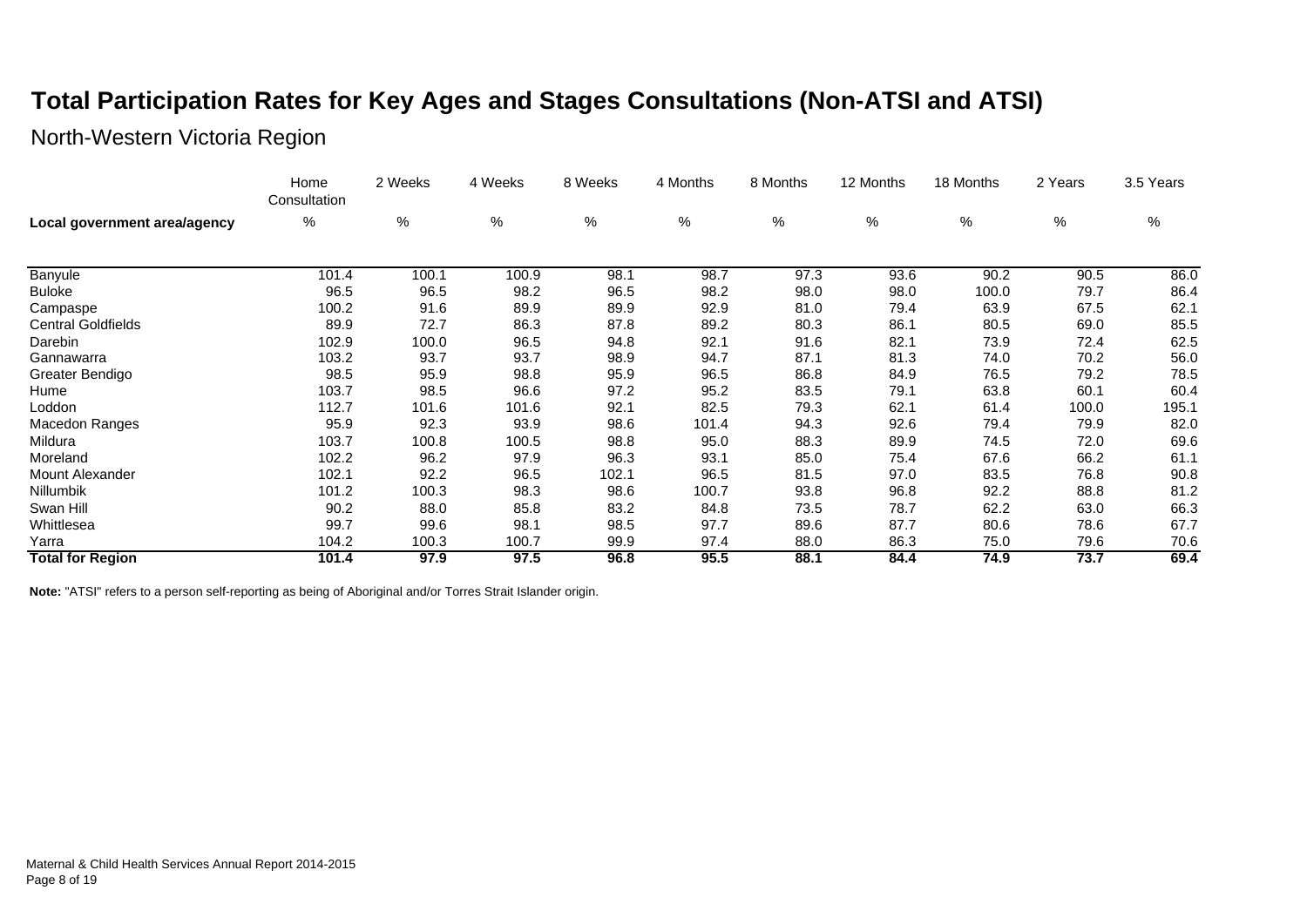#### **Participation Rates for Key Ages and Stages Consultations (ATSI)**

#### North-Western Victoria Region

|                              | Home<br>Consultation | 2 Weeks | 4 Weeks | 8 Weeks | 4 Months | 8 Months | 12 Months | 18 Months | 2 Years | 3.5 Years |
|------------------------------|----------------------|---------|---------|---------|----------|----------|-----------|-----------|---------|-----------|
| Local government area/agency | %                    | $\%$    | $\%$    | $\%$    | $\%$     | $\%$     | $\%$      | %         | $\%$    | %         |
|                              |                      |         |         |         |          |          |           |           |         |           |
| Banyule                      | 100.0                | 87.5    | 75.0    | 75.0    | 93.8     | 97.1     | 80.0      | 55.6      | 70.6    | 40.0      |
| <b>Buloke</b>                | 0.0                  | 0.0     | 0.0     | 0.0     | 0.0      | 0.0      | 0.0       | 0.0       | 0.0     | 0.0       |
| Campaspe                     | 95.2                 | 71.4    | 59.5    | 52.4    | 38.1     | 29.3     | 58.7      | 33.8      | 47.4    | 23.5      |
| <b>Central Goldfields</b>    | 60.0                 | 40.0    | 40.0    | 60.0    | 40.0     | 57.1     | 28.6      | 100.0     | 75.0    | 85.7      |
| Darebin                      | 96.9                 | 68.8    | 68.8    | 56.3    | 40.6     | 62.5     | 56.3      | 61.5      | 39.4    | 26.4      |
| Gannawarra                   | 85.7                 | 57.1    | 42.9    | 85.7    | 71.4     | 66.7     | 80.0      | 46.2      | 20.0    | 88.9      |
| Greater Bendigo              | 97.8                 | 93.5    | 93.5    | 84.8    | 97.8     | 70.0     | 64.0      | 62.9      | 58.8    | 66.7      |
| Hume                         | 106.5                | 89.1    | 93.5    | 89.1    | 80.4     | 49.4     | 44.2      | 41.2      | 54.1    | 45.5      |
| Loddon                       | 100.0                | 100.0   | 100.0   | 100.0   | 100.0    | 100.0    | 0.0       | 0.0       | 50.0    | 0.0       |
| Macedon Ranges               | 100.0                | 100.0   | 80.0    | 140.0   | 120.0    | 111.1    | 88.9      | 76.9      | 66.7    | 133.3     |
| Mildura                      | 96.0                 | 94.0    | 86.0    | 82.0    | 64.0     | 34.6     | 40.4      | 39.7      | 32.8    | 25.2      |
| Moreland                     | 100.0                | 82.4    | 105.9   | 88.2    | 105.9    | 77.4     | 64.5      | 48.0      | 54.5    | 32.3      |
| Mount Alexander              | 66.7                 | 100.0   | 100.0   | 133.3   | 133.3    | 50.0     | 100.0     | 111.1     | 100.0   | 100.0     |
| Nillumbik                    | 100.0                | 100.0   | 100.0   | 166.7   | 100.0    | 57.1     | 114.3     | 100.0     | 100.0   | 0.0       |
| Swan Hill                    | 78.0                 | 75.6    | 68.3    | 61.0    | 68.3     | 51.3     | 41.0      | 26.8      | 40.0    | 60.8      |
| Whittlesea                   | 94.5                 | 94.5    | 92.7    | 89.1    | 94.5     | 93.1     | 77.2      | 66.7      | 72.3    | 93.9      |
| Yarra                        | 100.0                | 100.0   | 112.5   | 112.5   | 75.0     | 100.0    | 20.0      | 100.0     | 50.0    | 28.6      |
| <b>Total for Region</b>      | 94.7                 | 84.7    | 82.1    | 78.6    | 74.9     | 61.0     | 57.7      | 50.8      | 50.9    | 47.1      |

**Note:** "ATSI" refers to a person self-reporting as being of Aboriginal and/or Torres Strait Islander origin.

When analysing ATSI Key Ages and Stages participation rates, we recommend strong caution against drawing conclusions on the percentages,

which can be misleading as they can be based on relatively small numbers of consultations.

A participation rate of zero per cent may imply that there were no children eligible for the Key Ages and Stages consultation.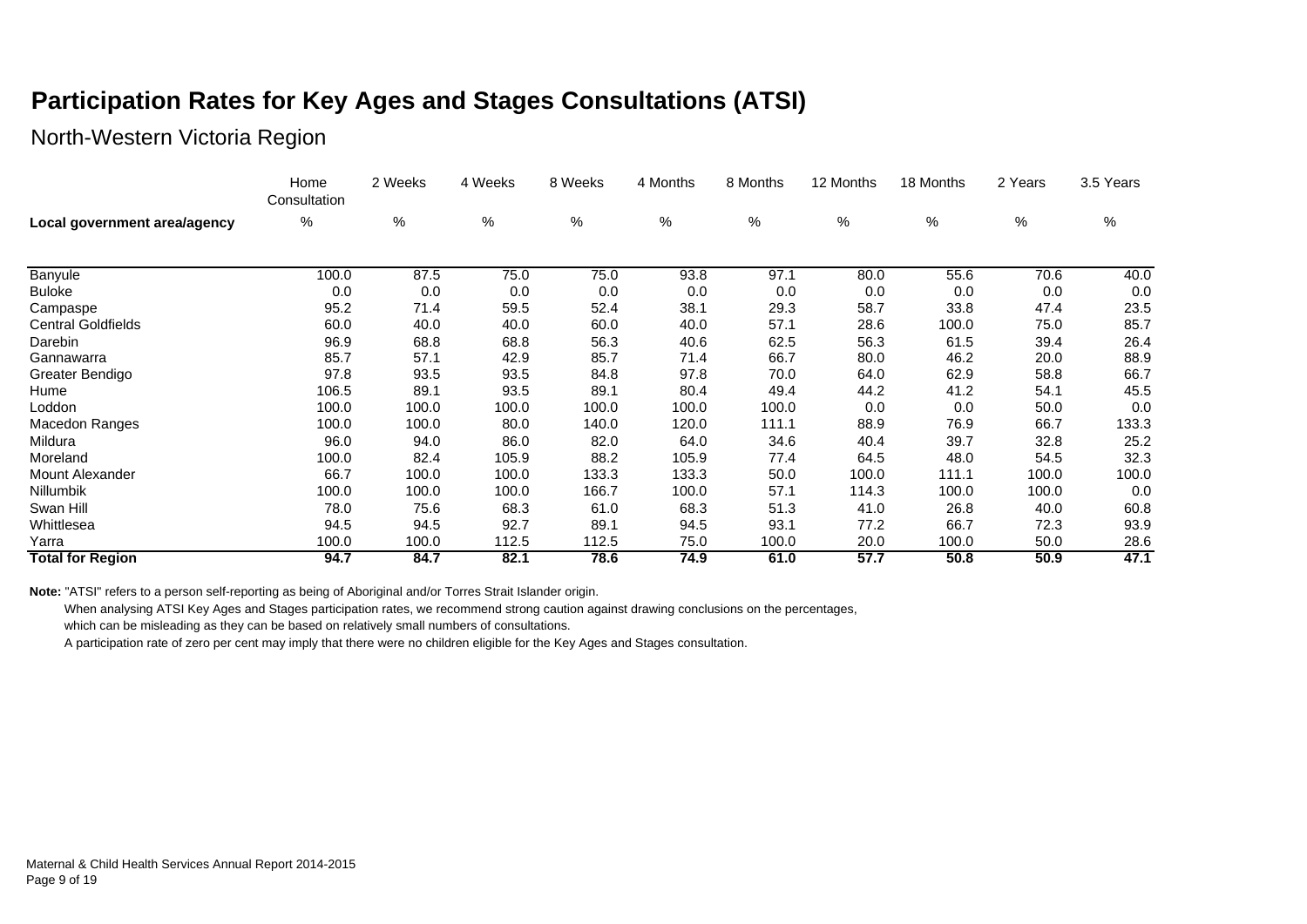# **MCH Flexible Capacity Activities, MIST and Immunisations**

North-Western Victoria Region

|                              |        |                                          | <b>Flexible capacity</b>    |                            | <b>MIST</b>                   |          |                |                               |
|------------------------------|--------|------------------------------------------|-----------------------------|----------------------------|-------------------------------|----------|----------------|-------------------------------|
| Local government area/agency | Groups | Community<br>Strengthening<br>Activities | Additional<br>Consultations | Telephone<br>Consultations | <b>Total Service</b><br>Hours | Attended | Referrals      | Opportunistic<br>Immunisation |
| Banyule                      | 296    | 176                                      | 2,239                       | 4,101                      | 2,879                         | 1,195    | 42             |                               |
| <b>Buloke</b>                | 94     | 252                                      | 517                         | 587                        | 1,004                         | 54       | 11             |                               |
| Campaspe                     | 41     | 109                                      | 859                         | 119                        | 679                           | 289      | 9              | 44                            |
| <b>Central Goldfields</b>    | 8      | 91                                       | 360                         | 171                        | 384                           | 123      |                |                               |
| Darebin                      | 385    | 105                                      | 5,931                       | 4,864                      | 4,683                         | 997      | 69             |                               |
| Gannawarra                   | 24     | 19                                       | 515                         | 271                        | 462                           | 72       | 3              |                               |
| Greater Bendigo              | 236    | 2,716                                    | 3,215                       | 3,326                      | 4,973                         | 971      | 25             |                               |
| Hume                         | 457    | 370                                      | 2,353                       | 3,627                      | 4,658                         | 1,444    | 98             |                               |
| Loddon                       | 6      |                                          | 43                          | 68                         | 109                           | 40       | 0              |                               |
| Macedon Ranges               | 145    | 633                                      | 1,547                       | 2,269                      | 2,340                         | 468      | 20             |                               |
| Mildura                      | 124    | 339                                      | 2,533                       | 897                        | 2,565                         | 490      | 31             |                               |
| Moreland                     | 363    | 653                                      | 3,313                       | 4,243                      | 4,558                         | 1,200    | 58             |                               |
| <b>Mount Alexander</b>       | 25     | 31                                       | 588                         | 353                        | 400                           | 141      | 10             |                               |
| <b>Nillumbik</b>             | 152    | 87                                       | ,783                        | 812                        | 1,428                         | 507      | 19             |                               |
| Swan Hill                    | 58     | 395                                      | 825                         | 645                        | 1,306                         | 224      | $\overline{2}$ |                               |
| Whittlesea                   | 538    | 171                                      | 6,034                       | 3,843                      | 6,694                         | 1,965    | 102            |                               |
| Yarra                        | 308    | 22                                       | 2,521                       | 2,066                      | 2,029                         | 517      | 14             |                               |
| <b>Total for Region</b>      | 3,260  | 6,170                                    | 35,176                      | 32,262                     | 41,149                        | 10,697   | 517            | 44                            |

Note: "MIST" stands for Melbourne Initial Screening Test. The maternal and child health nurses perform vision screening as part of a general developmental assessment, for 3.5 to 4.5-year old children.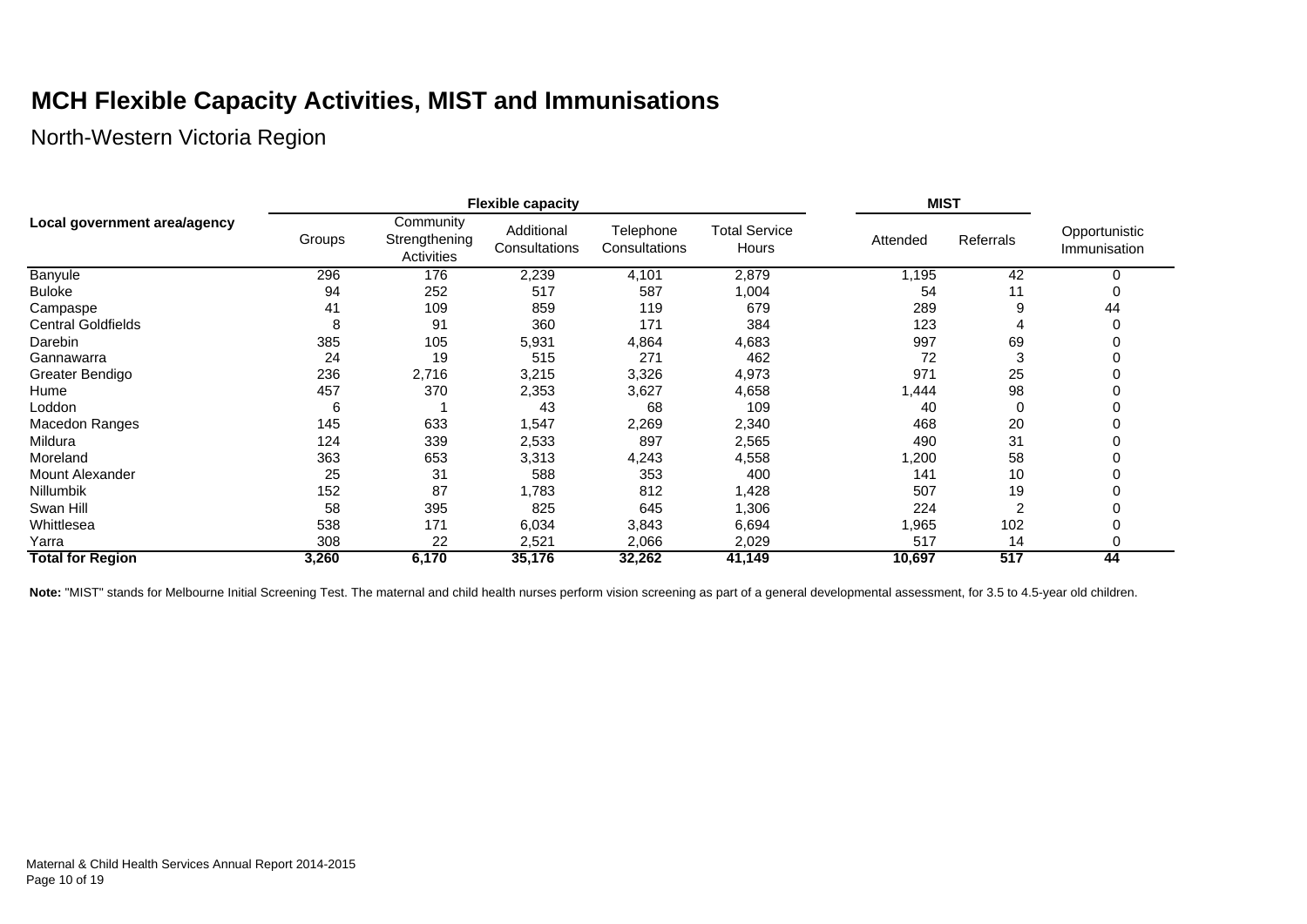# **Count of Reasons for Counselling (Child Health and Wellbeing)**

North-Western Victoria Region

| Local government<br>area/agency | Visual | Auditory | Communica-<br>tion | <b>DDH</b> | Congenital<br>Anomaly | Growth | Development | Potentially<br>Disabling<br>Condition | Accident | <b>Illness</b> | Nutrition<br>Altered | Dental/<br>Oral | <b>Total</b> |
|---------------------------------|--------|----------|--------------------|------------|-----------------------|--------|-------------|---------------------------------------|----------|----------------|----------------------|-----------------|--------------|
| Banyule                         | 6      | 16       | 16                 | 34         |                       | 3      | 26          | 18                                    | $\Omega$ | 14             | 18                   | 10              | 162          |
| <b>Buloke</b>                   | 30     | 8        | 17                 |            |                       | 19     | 26          | b                                     |          | 29             | 59                   | 22              | 223          |
| Campaspe                        | 117    | 160      | 351                | 24         | 25                    | 592    | 589         | 45                                    | 268      | 58             | 134                  | 342             | 2,705        |
| <b>Central Goldfields</b>       |        | 6        | 20                 | 10         |                       | 5      | 3           | 6                                     |          |                | 8                    | 14              | 85           |
| Darebin                         |        |          | 160                | 23         |                       | 226    | 926         | 609                                   |          | 74             | 705                  | 180             | 2,926        |
| Gannawarra                      |        |          | 57                 | 2          |                       | 483    | 509         | 27                                    |          | 45             | 59                   | 17              | 1,211        |
| Greater Bendigo                 | 16     |          | 80                 | 35         |                       | 45     | 121         | 129                                   |          | 39             | 221                  | 11              | 709          |
| Hume                            |        | 8        | 29                 | 33         |                       | 75     | 155         | 49                                    | 39       | 273            | 159                  | 20              | 850          |
| Loddon                          |        |          | 35                 | 16         |                       | 95     | 40          | 63                                    | 13       | 14             | 69                   | 33              | 411          |
| Macedon Ranges                  | n      | 3        | 60                 | 33         |                       | 91     | 318         | 47                                    |          | 42             | 379                  | 27              | 1,016        |
| Mildura                         | 82     | 127      | 357                | 231        | 43                    | 2,921  | 2,583       | 950                                   | 13       | 302            | 1,733                | 395             | 9,737        |
| Moreland                        |        | 12       | 46                 | 13         | 20                    | 215    | 170         | 96                                    |          | 81             | 262                  | 65              | 992          |
| Mount Alexander                 |        |          | 23                 | 27         |                       | 17     | 38          |                                       |          | 57             | 32                   |                 | 208          |
| Nillumbik                       |        |          |                    | $\Omega$   |                       |        | 10          |                                       |          |                |                      |                 | 18           |
| Swan Hill                       | 17     | 14       | 88                 | 50         | 48                    | 112    | 215         |                                       | 165      | 140            | 322                  | 32              | 1,211        |
| Whittlesea                      | 187    | 306      | 682                | 423        | 119                   | 2,200  | 2,302       | 527                                   | 33       | 448            | 934                  | 1,151           | 9,312        |
| Yarra                           |        | 0        | 10                 |            | 0                     | 11     | 12          | 9                                     | 11       |                | 20                   |                 | 77           |
| <b>Total for Region</b>         | 498    | 699      | 2,033              | 959        | 296                   | 7,111  | 8,043       | 2,588                                 | 557      | 1,626          | 5,115                | 2,328           | 31,853       |

Note: MCH nurses have a counselling role as a part of the therapeutic care to the child and parents, to assist with their concerns and take an active part to plan and engage in further actions if necessary.

This table refers to 'instances' of counselling, for example, a parent may have more than one instance of counselling during a consultation.

"DDH" stands for Developmental Dysplasia of the Hip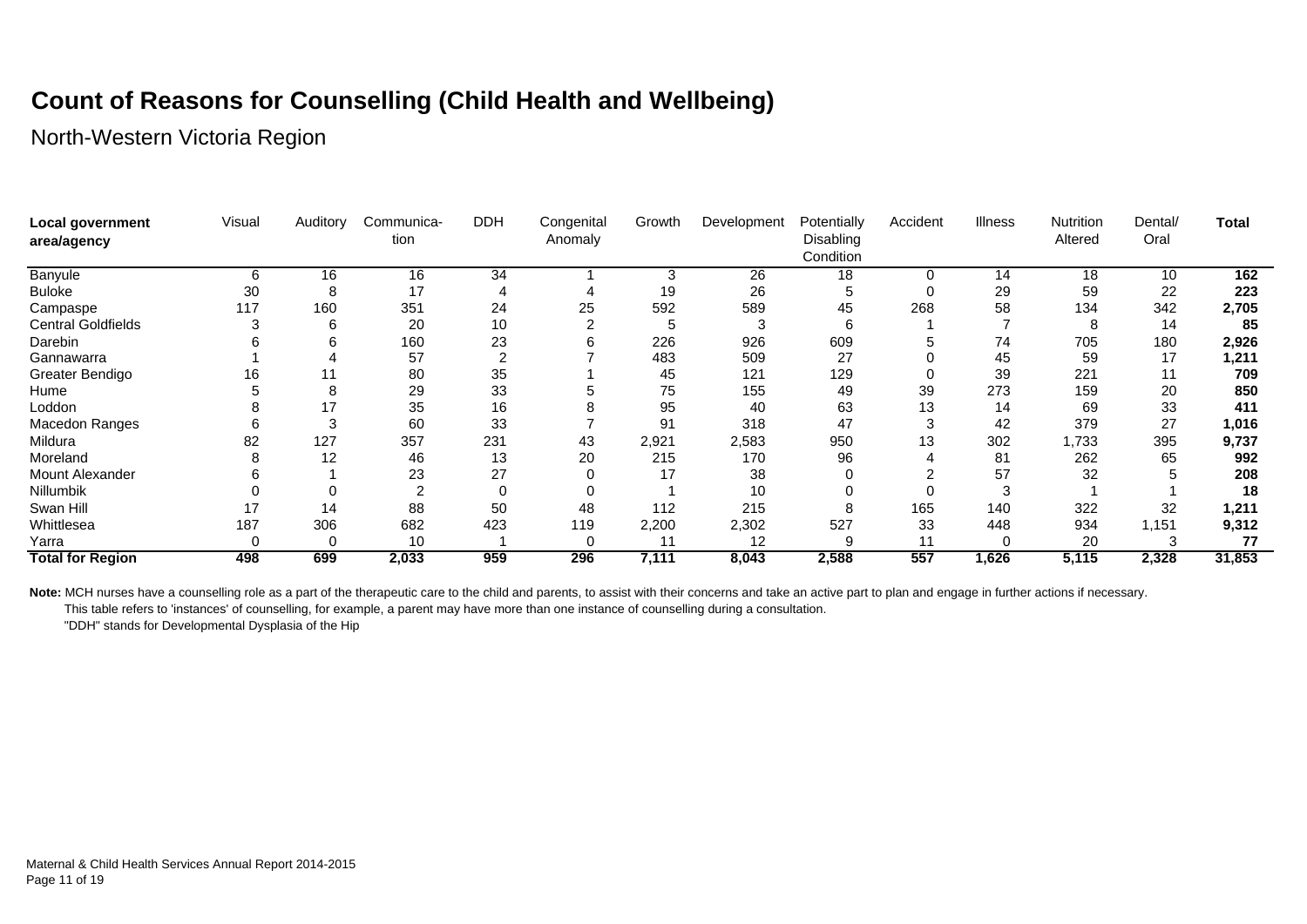# **Count of Reasons for Counselling (Mother or Family)**

North-Western Victoria Region

| <b>Local government</b>   | Emotional | Physical | Social      | Domestic | Family   | <b>Total</b> |
|---------------------------|-----------|----------|-------------|----------|----------|--------------|
| area/agency               |           |          | Interaction | Violence | Planning |              |
|                           |           |          | Impaired    |          |          |              |
| Banyule                   | 60        | 5        |             |          |          | 79           |
| <b>Buloke</b>             | 79        | 31       | :C          |          | 17       | 132          |
| Campaspe                  | 826       | 342      | 28          | 162      | 194      | 1,552        |
| <b>Central Goldfields</b> | 38        | 3        |             |          |          | 44           |
| Darebin                   | 515       | 463      | 225         | 10       | 23       | 1,236        |
| Gannawarra                | 572       | 53       | 81          |          |          | 717          |
| Greater Bendigo           | 160       | 163      | 54          |          |          | 392          |
| Hume                      | 140       | 55       | 25          | 14       |          | 239          |
| Loddon                    | 46        | 48       | 18          |          |          | 130          |
| Macedon Ranges            | 314       | 60       | 132         | н        |          | 521          |
| Mildura                   | 1,022     | 1,893    | 49          | 25       | 21       | 3,010        |
| Moreland                  | 649       | 438      | 64          | 12       |          | 1,165        |
| Mount Alexander           | 31        | 42       |             |          |          | 77           |
| Nillumbik                 | 84        | 29       |             |          |          | 116          |
| Swan Hill                 | 121       | 161      | 16          |          | 21       | 328          |
| Whittlesea                | 3,025     | 1,661    | 64          | 178      | 464      | 5,392        |
| Yarra                     | 31        | 24       |             |          |          | 62           |
| <b>Total for Region</b>   | 7,713     | 5,471    | 775         | 453      | 780      | 15,192       |

Note: MCH nurses have a counselling role as a part of the therapeutic care to the parents, to assist with their concerns and take an active part to plan and engage in further actions if necessary.

This table refers to 'instances' of counselling, for example, a parent may have more than one instance of counselling during a consultation.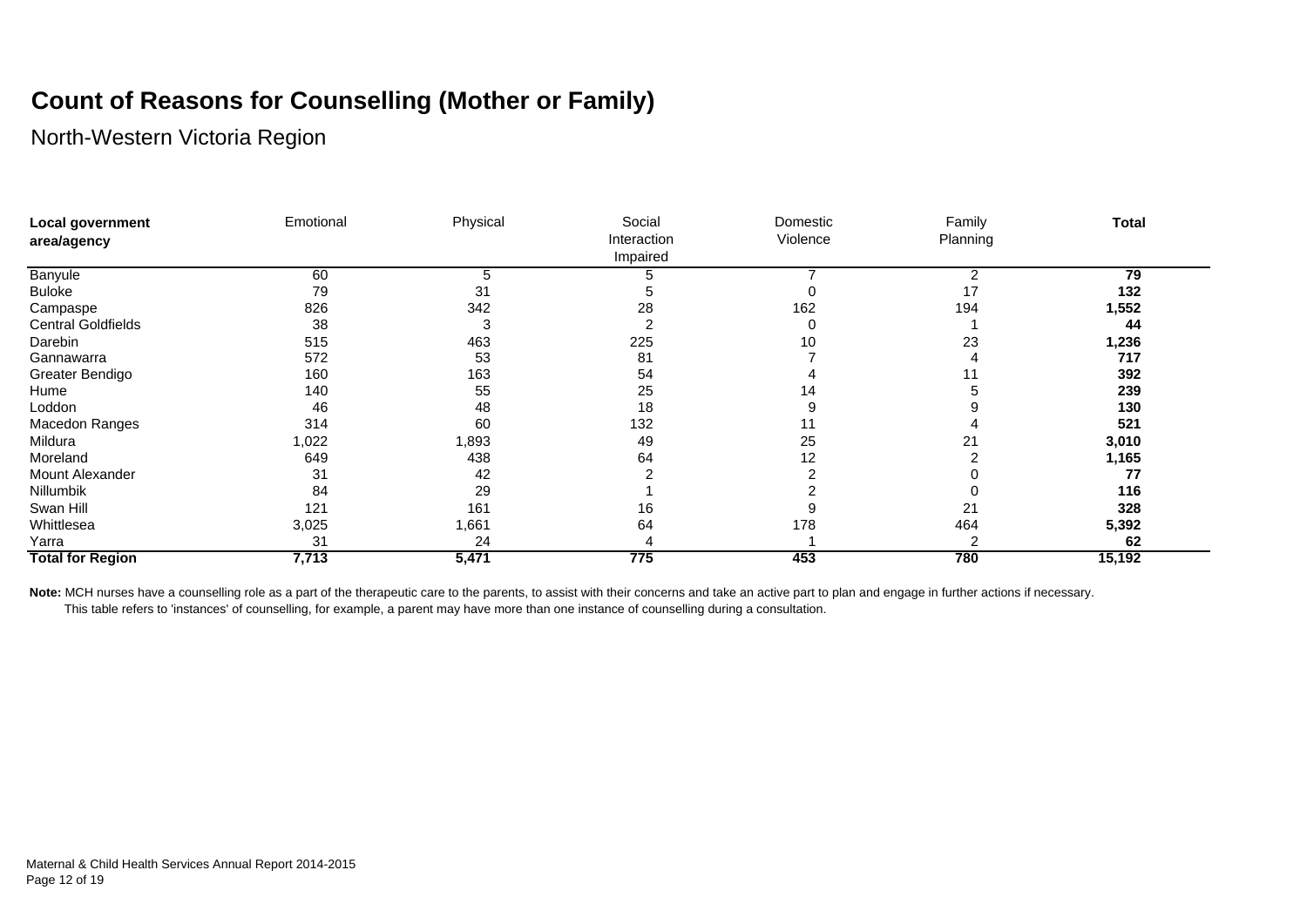# **Count of Reasons for Referral (Child Health and WellBeing)**

North-Western Victoria Region

| Local government<br>area/agency | Visual | Auditory | Communica-<br>tion | <b>DDH</b> | Congenital<br>Anomaly | Growth | Development | Potentially<br>Disabling<br>Condition | Accident | <b>Illness</b> | Nutrition<br>Altered | Dental/<br>Oral | Protective<br>Notification | <b>Total</b> |
|---------------------------------|--------|----------|--------------------|------------|-----------------------|--------|-------------|---------------------------------------|----------|----------------|----------------------|-----------------|----------------------------|--------------|
| <b>Banyule</b>                  | 47     | 157      | 93                 | 238        | 16                    | 58     | 158         | 128                                   | $\Omega$ | 36             | 36                   | 63              |                            | 1,033        |
| <b>Buloke</b>                   | 18     |          | 18                 |            |                       |        | 8           |                                       |          | 11             |                      | റ               |                            | 76           |
| Campaspe                        | 35     | 43       | 65                 | 12         |                       |        | 33          | 26                                    |          |                | 6                    | 24              |                            | 263          |
| <b>Central Goldfields</b>       |        | 13       | 33                 | 14         |                       |        |             |                                       |          |                | 3                    | 15              |                            | 114          |
| Darebin                         | 112    | 151      | 198                | 400        | 26                    | 117    | 430         | 523                                   |          | 85             | 86                   | 113             |                            | 2,245        |
| Gannawarra                      |        | 14       | 14                 | 17         |                       |        | 14          |                                       |          | 12             |                      |                 |                            | 97           |
| Greater Bendigo                 | 26     | 139      | 149                | 127        | 16                    | 12     | 128         | 81                                    |          | 6              |                      | 15              |                            | 712          |
| Hume                            | 95     | 285      | 289                | 134        | 119                   | 62     | 352         | 119                                   |          | 100            | 41                   | 106             |                            | 1,706        |
| Loddon                          |        | 0        |                    |            |                       |        | 11          |                                       |          |                |                      |                 |                            | 26           |
| Macedon Ranges                  | 33     | 37       | 40                 | 117        |                       | 24     | 26          |                                       |          |                | 28                   | 12              | 13                         | 345          |
| Mildura                         | 79     | 85       | 108                | 112        |                       | 81     | 161         | 18                                    |          | 14             | 147                  |                 |                            | 817          |
| Moreland                        | 66     | 126      | 128                | 189        | 56                    | 58     | 199         | 155                                   |          | 104            | 65                   | 135             |                            | 1,287        |
| <b>Mount Alexander</b>          |        | -4       | 31                 | 50         |                       | 22     | 22          |                                       |          | 16             | 6                    |                 |                            | 165          |
| Nillumbik                       | 28     | 19       | 49                 | 86         |                       | 6      | 30          |                                       |          | 18             |                      | 31              |                            | 280          |
| Swan Hill                       | 44     | 53       | 91                 | 116        | 31                    | 58     | 92          | 253                                   |          | 100            | 44                   | 65              | 31                         | 979          |
| Whittlesea                      | 341    | 385      | 341                | 683        | 62                    | 315    | 786         | 344                                   |          | 138            | 129                  | 493             | 13                         | 4,034        |
| Yarra                           | 16     | 57       | 101                | 87         |                       | 12     | 25          | 6                                     | 8        | 0              | 14                   | 35              |                            | 365          |
| <b>Total for Region</b>         | 959    | 1,572    | 1,750              | 2,385      | 352                   | 849    | 2,482       | 1,691                                 | 24       | 650            | 621                  | 1,119           | 90                         | 14,544       |

Note: A referral implies that counselling has also occurred at the time of the referral consultation. A Referral is a more formal process, where a written letter, a phone call to the referral agency is made.

This table refers to 'instances' of referrals, for example, a parent may have more than one referral during a consultation.

"DDH" stands for Developmental Dysplasia of the Hip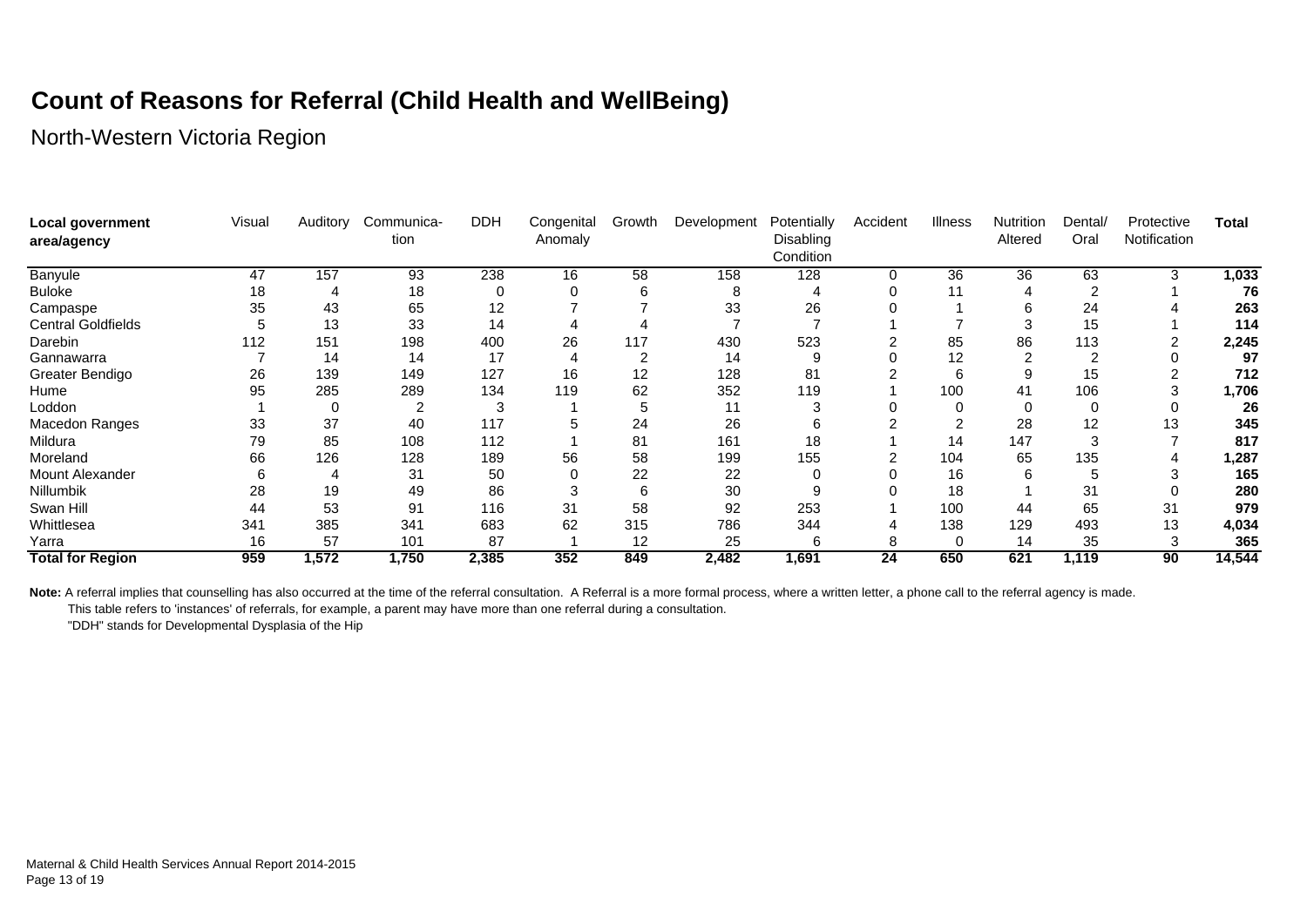# **Count of Reasons for Referral (Mother or Family)**

North-Western Victoria Region

| Local government<br>area/agency | Emotional | Physical | Social<br>Interaction<br>Impaired | Domestic<br>Violence | Family<br>Planning | <b>Total</b> |
|---------------------------------|-----------|----------|-----------------------------------|----------------------|--------------------|--------------|
| Banyule                         | 70        | 34       | 10                                |                      |                    | 116          |
| <b>Buloke</b>                   | 10        |          |                                   |                      |                    | 28           |
| Campaspe                        | 24        |          |                                   |                      |                    | 35           |
| <b>Central Goldfields</b>       | 22        |          |                                   |                      |                    | 31           |
| Darebin                         | 175       | 318      | ⁄5                                |                      |                    | 578          |
| Gannawarra                      |           |          |                                   |                      |                    | 12           |
| Greater Bendigo                 | 60        | 49       | 21                                |                      |                    | 136          |
| Hume                            | 148       | 81       | 48                                |                      |                    | 296          |
| Loddon                          |           |          |                                   |                      |                    |              |
| Macedon Ranges                  | 75        | 18       |                                   |                      |                    | 107          |
| Mildura                         | 108       | 17       | 23                                |                      |                    | 154          |
| Moreland                        | 204       | 261      | 129                               |                      |                    | 650          |
| Mount Alexander                 |           | 18       |                                   |                      |                    | 25           |
| Nillumbik                       | 106       | 43       |                                   |                      |                    | 156          |
| Swan Hill                       | 52        | 140      |                                   |                      |                    | 227          |
| Whittlesea                      | 342       | 242      |                                   | 33                   |                    | 697          |
| Yarra                           | 154       | 45       |                                   | 13                   |                    | 220          |
| <b>Total for Region</b>         | 1,563     | 1,291    | 415                               | 108                  | 94                 | 3,471        |

Note: A referral implies that counselling has also occurred at the time of the referral consultation. A Referral is a more formal process, where a written letter, a phone call to the referral agency is made. This table refers to 'instances' of referrals, for example, a parent may have more than one referral during a consultation.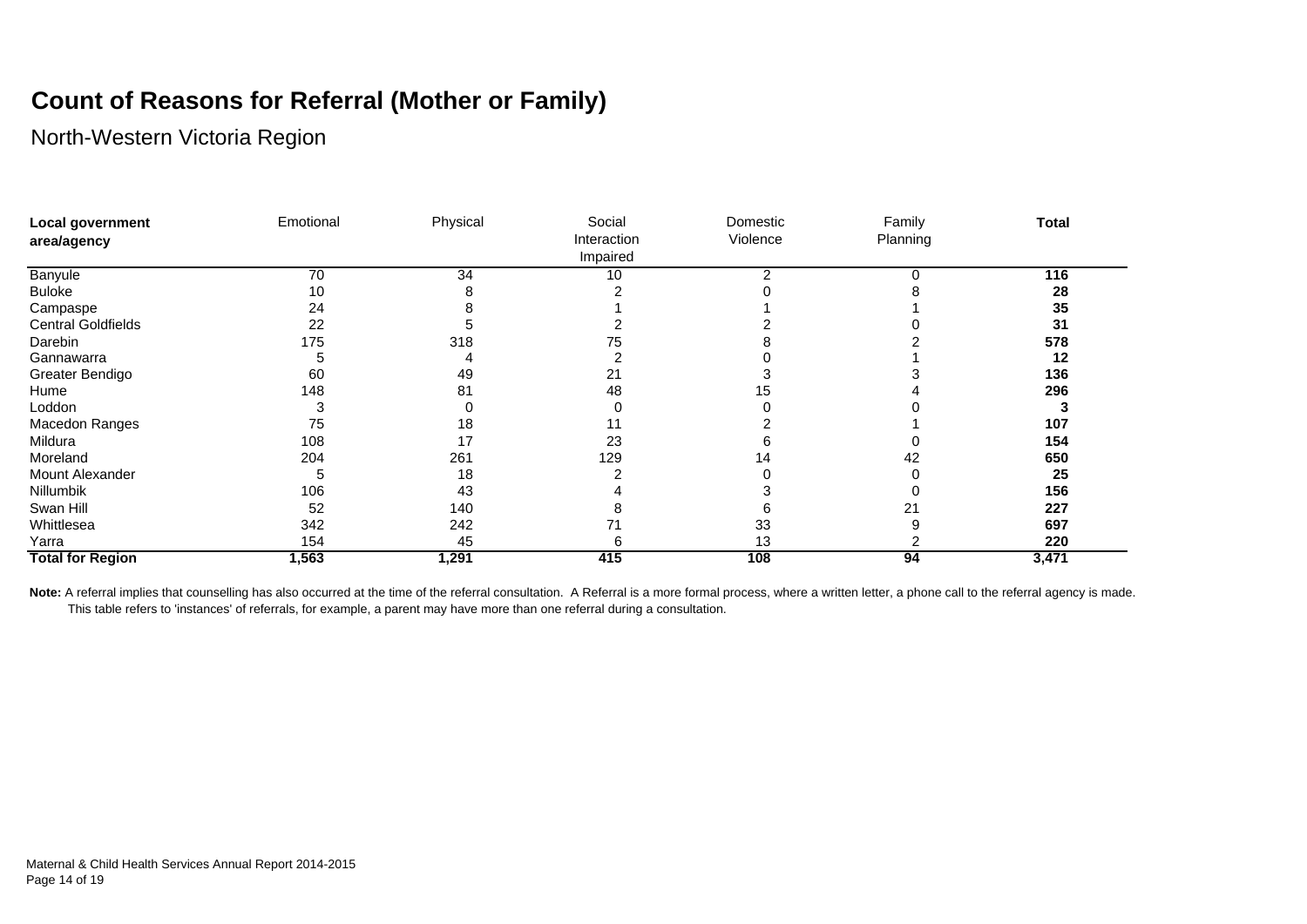# **Total Participation Rates for Attendance (Non-ATSI and ATSI)**

North-Western Victoria Region

| 0 to 1 Years Old          |        |        |       |        | 1 to 2 Years Old |       | 2 to 3 Years Old |        |       |        | 3 to 4 Years Old |       |        | 4 to 5 Years Old |       | 5 to 6 Years Old |        |       |
|---------------------------|--------|--------|-------|--------|------------------|-------|------------------|--------|-------|--------|------------------|-------|--------|------------------|-------|------------------|--------|-------|
| Local government          | Active | Total  |       | Active | Total            |       | Active           | Total  |       | Active | Total            |       | Active | Total            |       | Active           | Total  |       |
| area/agency               | Record | Record | %     | Record | Record           | %     | Record           | Record | %     | Record | Record           | %     | Record | Record           | %     | Record           | Record | ℅     |
|                           | Cards  | Cards  |       | Cards  | Cards            |       | Cards            | Cards  |       | Cards  | Cards            |       | Cards  | Cards            |       | Cards            | Cards  |       |
| <b>Banyule</b>            | 583,   | .583   | 100.0 | 1,634  | .674             | 97.6  | 538, ا           | .656   | 92.9  | 754    | .668             | 45.2  | 924    | 648. ا           | 56.1  | 57               | l.709  | 3.3   |
| <b>Buloke</b>             | 57     | 57     | 100.0 | 43     | 43               | 100.0 | 52               | 59     | 88.1  | 45     | 65               | 69.2  | 52     | 60               | 86.7  | 69               | 71     | 97.2  |
| Campaspe                  | 407    | 407    | 100.0 | 402    | 472              | 85.2  | 364              | 486    | 74.9  | 127    | 466              | 27.3  | 240    | 465              | 51.6  | 32               | 505    | 6.3   |
| <b>Central Goldfields</b> | 139    | 139    | 100.0 | 130    | 135              | 96.3  | 136              | 158    | 86.1  | 53     | 159              | 33.3  | 144    | 185              | 77.8  | 17               | 169    | 10.1  |
| Darebin                   | 2.078  | 2.078  | 100.0 | 1,761  | .930             | 91.2  | 1,448            | .970   | 73.5  | 518    | .878             | 27.6  | 833    | 1,876            | 44.4  | 63               | 1,972  | 3.2   |
| Gannawarra                | 95     | 95     | 100.0 | 102    | 114              | 89.5  | 86               | 121    | 71.1  | 39     | 126              | 31.0  | 60     | 131              | 45.8  | 16               | 146    | 11.0  |
| Greater Bendigo           | ,387   | 1,387  | 100.0 | 1,385  | .543             | 89.8  | 1,154            | 1,463  | 78.9  | 673    | .520             | 44.3  | 833    | 1,490            | 55.9  | 123              | 1,475  | 8.3   |
| Hume                      | 2,938  | 2,938  | 100.0 | 2,749  | 3,190            | 86.2  | 1,983            | 3,126  | 63.4  | 719    | 3,084            | 23.3  | .212   | 2,858            | 42.4  | 165              | 2,817  | 5.9   |
| Loddon                    | 63     | 63     | 100.0 | 53     | 53               | 0.001 | 35               | 35     | 100.0 | 11     | 11               | 100.0 | 30     | 30               | 100.0 |                  |        | 100.0 |
| Macedon Ranges            | 491    | 491    | 100.0 | 539    | 550              | 98.0  | 503              | 556    | 90.5  | 281    | 595              | 47.2  | 371    | 612              | 60.6  | 22               | 600    | 3.7   |
| Mildura                   | 644    | 644    | 100.0 | 684    | 733              | 93.3  | 503              | 676    | 74.4  | 273    | 751              | 36.4  | 320    | 665              | 48.1  | 30               | 756    | 4.0   |
| Moreland                  | 2,376  | 2,376  | 100.0 | 2,077  | 2,339            | 88.8  | 1,667            | 2,295  | 72.6  | 624    | 2,155            | 29.0  | 962    | 2,216            | 43.4  | 73               | 2,113  | 3.5   |
| Mount Alexander           | 141    | 141    | 100.0 | 183    | 195              | 93.8  | 151              | 181    | 83.4  | 90     | 175              | 51.4  | 140    | 193              | 72.5  | 24               | 176    | 13.6  |
| Nillumbik                 | 573    | 573    | 100.0 | 613    | 638              | 96.1  | 574              | 640    | 89.7  | 253    | 711              | 35.6  | 398    | 727              | 54.7  | 25               | 784    | 3.2   |
| Swan Hill                 | 316    | 316    | 100.0 | 285    | 332              | 85.8  | 235              | 346    | 67.9  | 124    | 358              | 34.6  | 174    | 381              | 45.7  | 25               | 355    | 7.0   |
| Whittlesea                | 3.146  | 3.146  | 100.0 | 3.116  | 3,375            | 92.3  | 2,677            | 3,275  | 81.7  | 841    | 2,997            | 28.1  | .415   | 2,810            | 50.4  | 33               | 2,710  | 1.2   |
| Yarra                     | 023. ا | .023   | 100.0 | 1,010  | .060             | 95.3  | 768              | 898    | 85.5  | 361    | 858              | 42.1  | 419    | 835              | 50.2  | 32               | 824    | 3.9   |
| <b>Total for Region</b>   | 17,457 | 17,457 | 100.0 | 16,766 | 18.376           | 91.2  | 13,874           | 17.941 | 77.3  | 5,786  | 17.577           | 32.9  | 8,527  | 17.182           | 49.6  | 813              | 17.189 | 4.7   |

**Note:** "Active" is defined as a child having attended the Maternal & Child Health Service at least once during the financial year.

"Record cards" or "Record" refers to individual child health history.

"ATSI" refers to a person self-reporting as being of Aboriginal and/or Torres Strait Islander origin.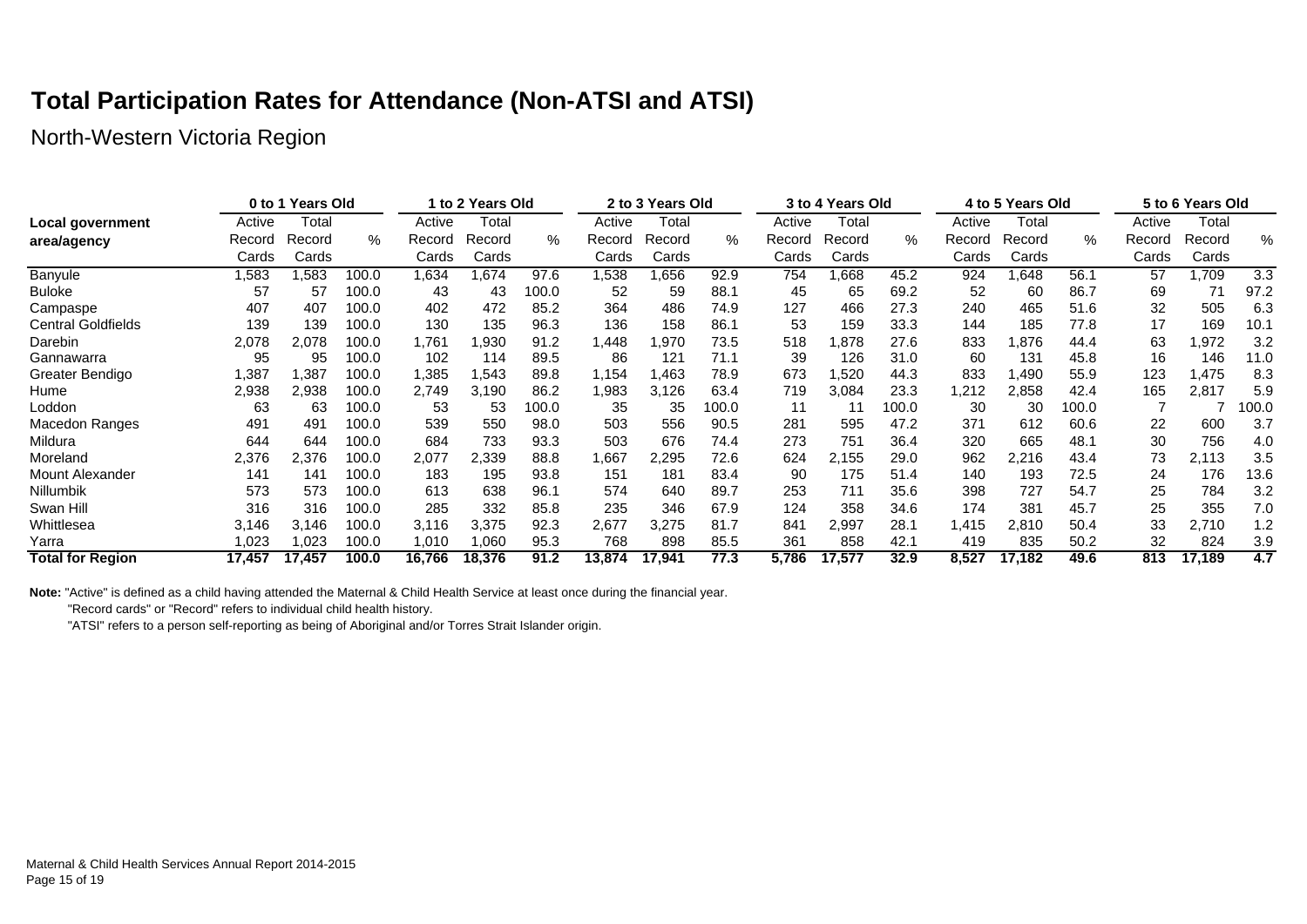# **Breastfeeding Counts**

| Banyule<br><b>Buloke</b><br>Campaspe<br><b>Central Goldfields</b><br>Darebin<br>Gannawarra<br>Greater Bendigo<br>Hume<br>Loddon<br>Macedon Ranges<br>Mildura<br>Moreland<br>Mount Alexander<br>Nillumbik<br>Swan Hill<br>Whittlesea<br>Yarra | Total                                      |                                                                          |        | <b>Fully Breastfed</b> |             | <b>Partially Breastfed</b> |       |       |       |  |  |
|----------------------------------------------------------------------------------------------------------------------------------------------------------------------------------------------------------------------------------------------|--------------------------------------------|--------------------------------------------------------------------------|--------|------------------------|-------------|----------------------------|-------|-------|-------|--|--|
| Local government area/agency                                                                                                                                                                                                                 | <b>Record Cards</b><br>Drawer <sub>2</sub> | At 3 Months<br>At 6 Months<br>On Discharge<br>At 2 weeks<br>On Discharge |        | At 2 weeks             | At 3 Months | At 6 Months                |       |       |       |  |  |
|                                                                                                                                                                                                                                              | 1,674                                      | 1,219                                                                    | 1,201  | 1,036                  | 883         | 314                        | 300   | 208   | 171   |  |  |
|                                                                                                                                                                                                                                              | 43                                         | 49                                                                       | 49     | 42                     | 33          |                            | 3     |       | 0     |  |  |
|                                                                                                                                                                                                                                              | 472                                        | 390                                                                      | 341    | 220                    | 138         | 21                         | 26    | 14    | 35    |  |  |
|                                                                                                                                                                                                                                              | 135                                        | 86                                                                       | 79     | 55                     | 47          | 12                         | 16    | 6     | 3     |  |  |
|                                                                                                                                                                                                                                              | 1,930                                      | 1,335                                                                    | 288, ا | 1,105                  | 846         | 386                        | 378   | 276   | 300   |  |  |
|                                                                                                                                                                                                                                              | 114                                        | 91                                                                       | 68     | 45                     | 57          | 10                         | 12    | 4     | 11    |  |  |
|                                                                                                                                                                                                                                              | 1,543                                      | 1,034                                                                    | 940    | 681                    | 486         | 265                        | 255   | 146   | 112   |  |  |
|                                                                                                                                                                                                                                              | 3,190                                      | 1,932                                                                    | 1,679  | 1,202                  | 871         | 726                        | 741   | 472   | 282   |  |  |
|                                                                                                                                                                                                                                              | 53                                         | 54                                                                       | 45     | 34                     | 20          |                            |       |       | 6     |  |  |
|                                                                                                                                                                                                                                              | 550                                        | 441                                                                      | 409    | 335                    | 281         | 47                         | 64    | 47    | 35    |  |  |
|                                                                                                                                                                                                                                              | 733                                        | 541                                                                      | 480    | 365                    | 141         | 124                        | 120   | 73    | 205   |  |  |
|                                                                                                                                                                                                                                              | 2,339                                      | 1,766                                                                    | 1,676  | 1,389                  | 1,107       | 390                        | 421   | 293   | 223   |  |  |
|                                                                                                                                                                                                                                              | 195                                        | 158                                                                      | 152    | 125                    | 96          | 20                         | 19    | 17    | 22    |  |  |
|                                                                                                                                                                                                                                              | 638                                        | 479                                                                      | 476    | 410                    | 345         | 110                        | 99    | 63    | 58    |  |  |
|                                                                                                                                                                                                                                              | 332                                        | 231                                                                      | 204    | 154                    | 103         | 39                         | 36    | 20    | 27    |  |  |
|                                                                                                                                                                                                                                              | 3,375                                      | 2,498                                                                    | 2,095  | .469                   | 642         | 561                        | 623   | 435   | 743   |  |  |
|                                                                                                                                                                                                                                              | 1,060                                      | 793                                                                      | 821    | 707                    | 519         | 213                        | 178   | 165   | 196   |  |  |
| <b>Total for Region</b>                                                                                                                                                                                                                      | 18,376                                     | 13,097                                                                   | 12,003 | 9,374                  | 6,615       | 3,244                      | 3,298 | 2,243 | 2,429 |  |  |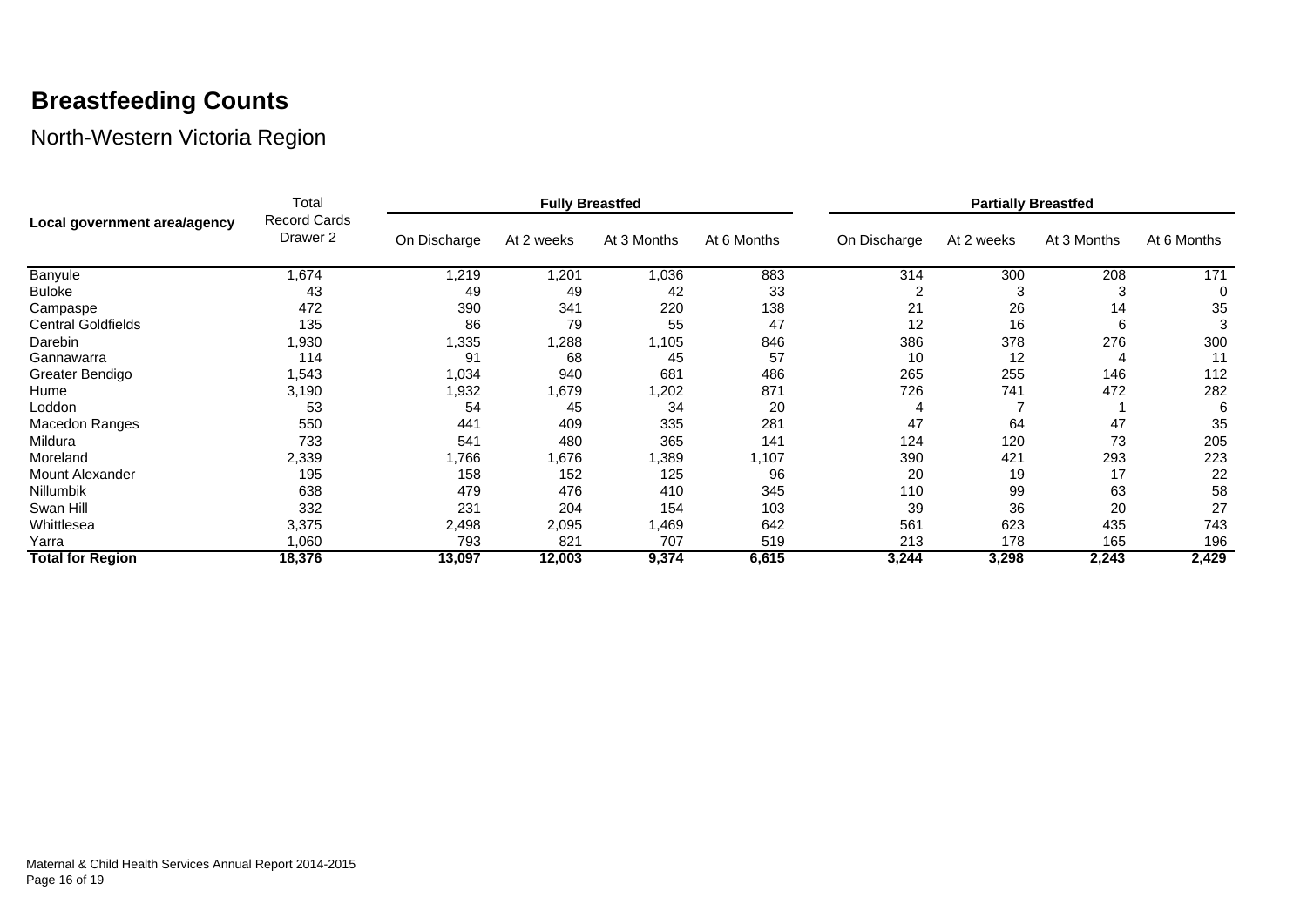#### **Breastfeeding Rates**

|                              | Total                    |                   |                 | <b>Fully Breastfed</b> |                  | <b>Partially Breastfed</b> |                 |                  |                  |  |  |
|------------------------------|--------------------------|-------------------|-----------------|------------------------|------------------|----------------------------|-----------------|------------------|------------------|--|--|
| Local government area/agency | Record Cards<br>Drawer 2 | On Discharge<br>% | At 2 weeks<br>% | At 3 Months<br>%       | At 6 Months<br>% | On Discharge<br>℅          | At 2 weeks<br>% | At 3 Months<br>% | At 6 Months<br>% |  |  |
| Banyule                      | 1,674                    | 72.8              | 71.7            | 61.9                   | 52.7             | 18.8                       | 17.9            | 12.4             | 10.2             |  |  |
| <b>Buloke</b>                | 43                       | 114.0             | 114.0           | 97.7                   | 76.7             | 4.7                        | 7.0             | 7.0              | 0.0              |  |  |
| Campaspe                     | 472                      | 82.6              | 72.2            | 46.6                   | 29.2             | 4.4                        | 5.5             | 3.0              | 7.4              |  |  |
| <b>Central Goldfields</b>    | 135                      | 63.7              | 58.5            | 40.7                   | 34.8             | 8.9                        | 11.9            | 4.4              | 2.2              |  |  |
| Darebin                      | 1,930                    | 69.2              | 66.7            | 57.3                   | 43.8             | 20.0                       | 19.6            | 14.3             | 15.5             |  |  |
| Gannawarra                   | 114                      | 79.8              | 59.6            | 39.5                   | 50.0             | 8.8                        | 10.5            | 3.5              | 9.6              |  |  |
| Greater Bendigo              | 1,543                    | 67.0              | 60.9            | 44.1                   | 31.5             | 17.2                       | 16.5            | 9.5              | 7.3              |  |  |
| Hume                         | 3,190                    | 60.6              | 52.6            | 37.7                   | 27.3             | 22.8                       | 23.2            | 14.8             | 8.8              |  |  |
| Loddon                       | 53                       | 101.9             | 84.9            | 64.2                   | 37.7             | 7.5                        | 13.2            | 1.9              | 11.3             |  |  |
| Macedon Ranges               | 550                      | 80.2              | 74.4            | 60.9                   | 51.1             | 8.5                        | 11.6            | 8.5              | 6.4              |  |  |
| Mildura                      | 733                      | 73.8              | 65.5            | 49.8                   | 19.2             | 16.9                       | 16.4            | 10.0             | 28.0             |  |  |
| Moreland                     | 2,339                    | 75.5              | 71.7            | 59.4                   | 47.3             | 16.7                       | 18.0            | 12.5             | 9.5              |  |  |
| Mount Alexander              | 195                      | 81.0              | 77.9            | 64.1                   | 49.2             | 10.3                       | 9.7             | 8.7              | 11.3             |  |  |
| <b>Nillumbik</b>             | 638                      | 75.1              | 74.6            | 64.3                   | 54.1             | 17.2                       | 15.5            | 9.9              | 9.1              |  |  |
| Swan Hill                    | 332                      | 69.6              | 61.4            | 46.4                   | 31.0             | 11.7                       | 10.8            | 6.0              | 8.1              |  |  |
| Whittlesea                   | 3,375                    | 74.0              | 62.1            | 43.5                   | 19.0             | 16.6                       | 18.5            | 12.9             | 22.0             |  |  |
| Yarra                        | 1,060                    | 74.8              | 77.5            | 66.7                   | 49.0             | 20.1                       | 16.8            | 15.6             | 18.5             |  |  |
| <b>Total for Region</b>      | 18,376                   | 71.3              | 65.3            | 51.0                   | 36.0             | 17.7                       | 17.9            | 12.2             | 13.2             |  |  |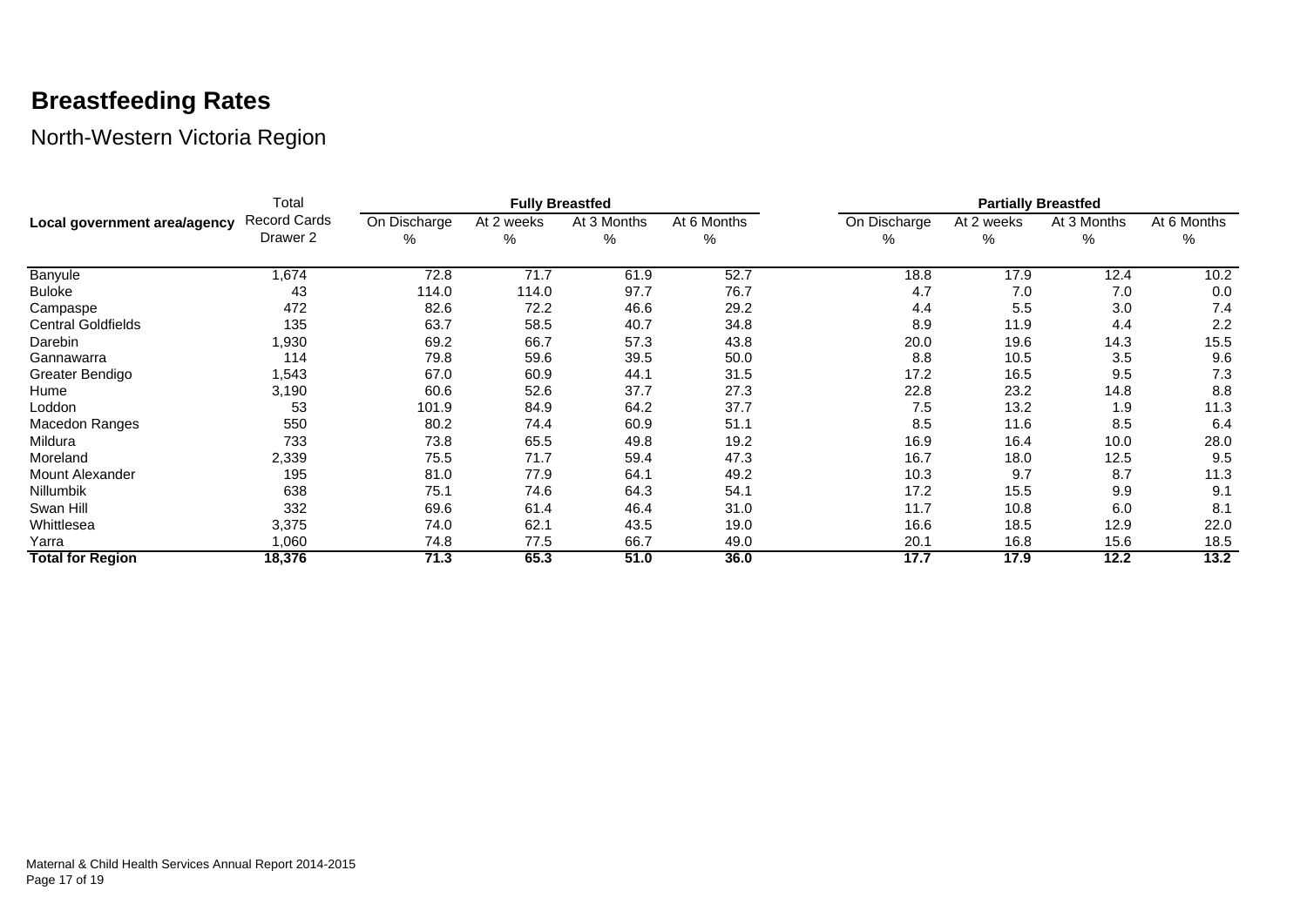#### **Total Number of Aboriginal and/or Torres Strait Islander Child Record Cards vs Total Non-ATSI and ATSI**

#### North-Western Victoria Region

|                              | 0 to 1 Years Old |        | 1 to 2 Years Old |        | 2 to 3 Years Old |        | 3 to 4 Years Old |        | 4 to 5 Years Old |        | 5 to 6 Years Old |        | <b>Total</b> |         |      |
|------------------------------|------------------|--------|------------------|--------|------------------|--------|------------------|--------|------------------|--------|------------------|--------|--------------|---------|------|
|                              | <b>ATSI</b>      | Total  | ATSI             | Total  | <b>ATSI</b>      | Total  | <b>ATSI</b>      | Total  | <b>ATSI</b>      | Total  | <b>ATSI</b>      | Total  | ATSI         | Total   |      |
|                              | Total            | Record | Total            | Record | Total            | Record | Total            | Record | Total            | Record | Total            | Record | Total        | Record  |      |
| Local government area/agency | Record           | Cards  | Record           | Cards  | Record           | Cards  | Record           | Cards  | Record           | Cards  | Record           | Cards  | Record       | Cards   | %    |
|                              | Cards            |        | Cards            |        | Cards            |        | Cards            |        | Cards            |        | Cards            |        | Cards        |         |      |
| <b>Banyule</b>               | 16               | 1,583  | 19               | 674,   | 17               | ,656   | 12               | 866, ا | 13               | 648,   | 17               | ,709   | 94           | 9,938   | 0.9  |
| <b>Buloke</b>                | np               | 57     | 0                | 43     | np               | 59     | np               | 65     | np               | 60     | np               | 71     | 6            | 355     | 1.7  |
| Campaspe                     | 42               | 407    | 33               | 472    | 38               | 486    | 30               | 466    | 38               | 465    | 19               | 505    | 200          | 2,801   | 7.1  |
| <b>Central Goldfields</b>    | np               | 139    | np               | 135    | np               | 158    | np               | 159    | np               | 185    | 6                | 169    | 24           | 945     | 2.5  |
| Darebin                      | 32               | 2,078  | 32               | 1,930  | 33               | 1,970  | 28               | 1,878  | 25               | 1,876  | 24               | 1,972  | 174          | 11,704  | 1.5  |
| Gannawarra                   |                  | 95     | 8                | 114    | np               | 121    | np               | 126    | np               | 131    | np               | 146    | 32           | 733     | 4.4  |
| Greater Bendigo              | 46               | 1,387  | 54               | 1,543  | 51               | 1,463  | 59               | 1,520  | 40               | 1,490  | 47               | 1,475  | 297          | 8,878   | 3.3  |
| Hume                         | 46               | 2,938  | 31               | 3,190  | 37               | 3,126  | 27               | 3,084  | 17               | 2,858  | 29               | 2,817  | 187          | 18,013  | 1.0  |
| Loddon                       | np               | 63     | 0                | 53     | np               | 35     | np               | 11     | 0                | 30     | np               |        |              | 199     | 3.5  |
| Macedon Ranges               | np               | 491    | np               | 550    | 9                | 556    | np               | 595    | np               | 612    | np               | 600    | 24           | 3,404   | 0.7  |
| Mildura                      | 50               | 644    | 54               | 733    | 67               | 676    | 66               | 751    | 77               | 665    | 61               | 756    | 375          | 4,225   | 8.9  |
| Moreland                     | 17               | 2,376  | 14               | 2,339  | 11               | 2,295  | 22               | 2,155  | 9                | 2,216  | 21               | 2,113  | 94           | 13,494  | 0.7  |
| Mount Alexander              | np               | 141    | np               | 195    | np               | 181    | np               | 175    | np               | 193    | np               | 176    | 21           | 1,061   | 2.0  |
| Nillumbik                    | np               | 573    | np               | 638    | np               | 640    | np               | 711    | np               | 727    | 8                | 784    | 24           | 4,073   | 0.6  |
| Swan Hill                    | 41               | 316    | 37               | 332    | 45               | 346    | 39               | 358    | 40               | 381    | 39               | 355    | 241          | 2,088   | 11.5 |
| Whittlesea                   | 55               | 3,146  | 46               | 3,375  | 47               | 3,275  | 30               | 2,997  | 36               | 2,810  | 40               | 2,710  | 254          | 18,313  | 1.4  |
| Yarra                        | 8                | 1,023  | np               | 1,060  | 6                | 898    | np               | 858    | np               | 835    | np               | 824    | 26           | 5,498   | 0.5  |
| <b>Total for Region</b>      | 379              | 17,457 | 345              | 18,376 | 379              | 17,941 | 332              | 17,577 | 318              | 17,182 | 327              | 17,189 | 2,080        | 105,722 | 2.0  |

**Note:** "ATSI" refers to a person self-reporting as being of Aboriginal and/or Torres Strait Islander origin.

For LGAs reporting a total of five or less ATSI children, counts will be reported as 'np' (not published) to ensure confidentiality.

"Record cards" or "Record" refers to individual child health history.